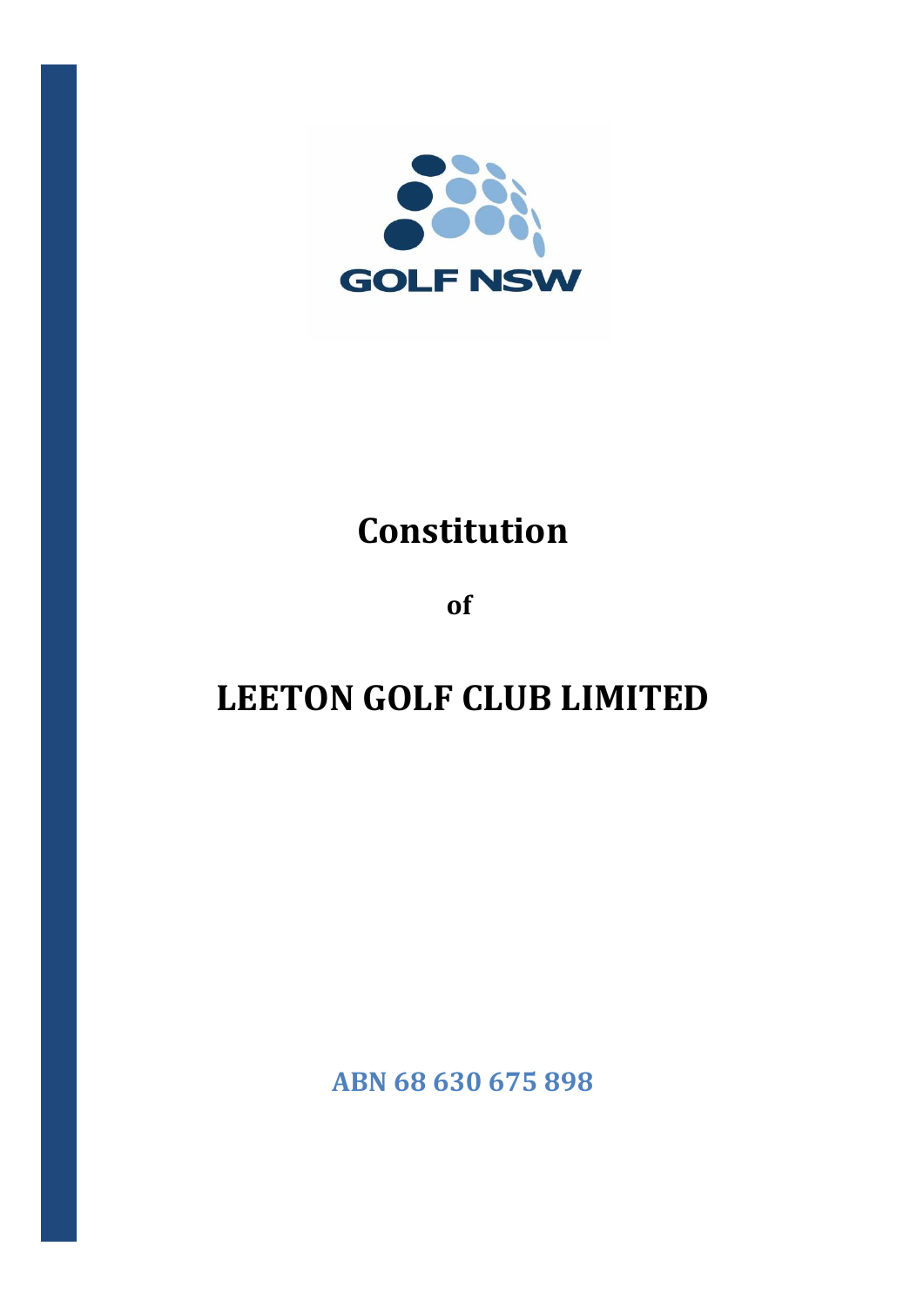## **Table of contents**

| 1              |                                                             |  |  |  |  |
|----------------|-------------------------------------------------------------|--|--|--|--|
|                | 1.1<br>1.2<br>1.3                                           |  |  |  |  |
| $\overline{2}$ |                                                             |  |  |  |  |
|                | 2.1<br>2.2                                                  |  |  |  |  |
| 3              |                                                             |  |  |  |  |
|                | 3.1<br>3.2                                                  |  |  |  |  |
| 4              |                                                             |  |  |  |  |
|                | 4.1<br>4.2                                                  |  |  |  |  |
| 5              |                                                             |  |  |  |  |
|                | 5.1<br>5.2<br>5.3                                           |  |  |  |  |
| 6              |                                                             |  |  |  |  |
|                | 6.1<br>6.2                                                  |  |  |  |  |
| 7              |                                                             |  |  |  |  |
|                | 7.1<br>7.2<br>7.3<br>7.4<br>7.5<br>7.6<br>7.7<br>7.8<br>7.9 |  |  |  |  |
|                | 7.10                                                        |  |  |  |  |
|                | 7.11<br>7.12<br>7.13                                        |  |  |  |  |
| 8              |                                                             |  |  |  |  |
| 9              |                                                             |  |  |  |  |
| 10             |                                                             |  |  |  |  |
| 11             |                                                             |  |  |  |  |
|                | 11.1<br>11.2                                                |  |  |  |  |
| 12             |                                                             |  |  |  |  |
|                | 12.1<br>12.2                                                |  |  |  |  |
| 13             |                                                             |  |  |  |  |
| 14             |                                                             |  |  |  |  |
| 15             |                                                             |  |  |  |  |
|                | 15.1<br>15.2                                                |  |  |  |  |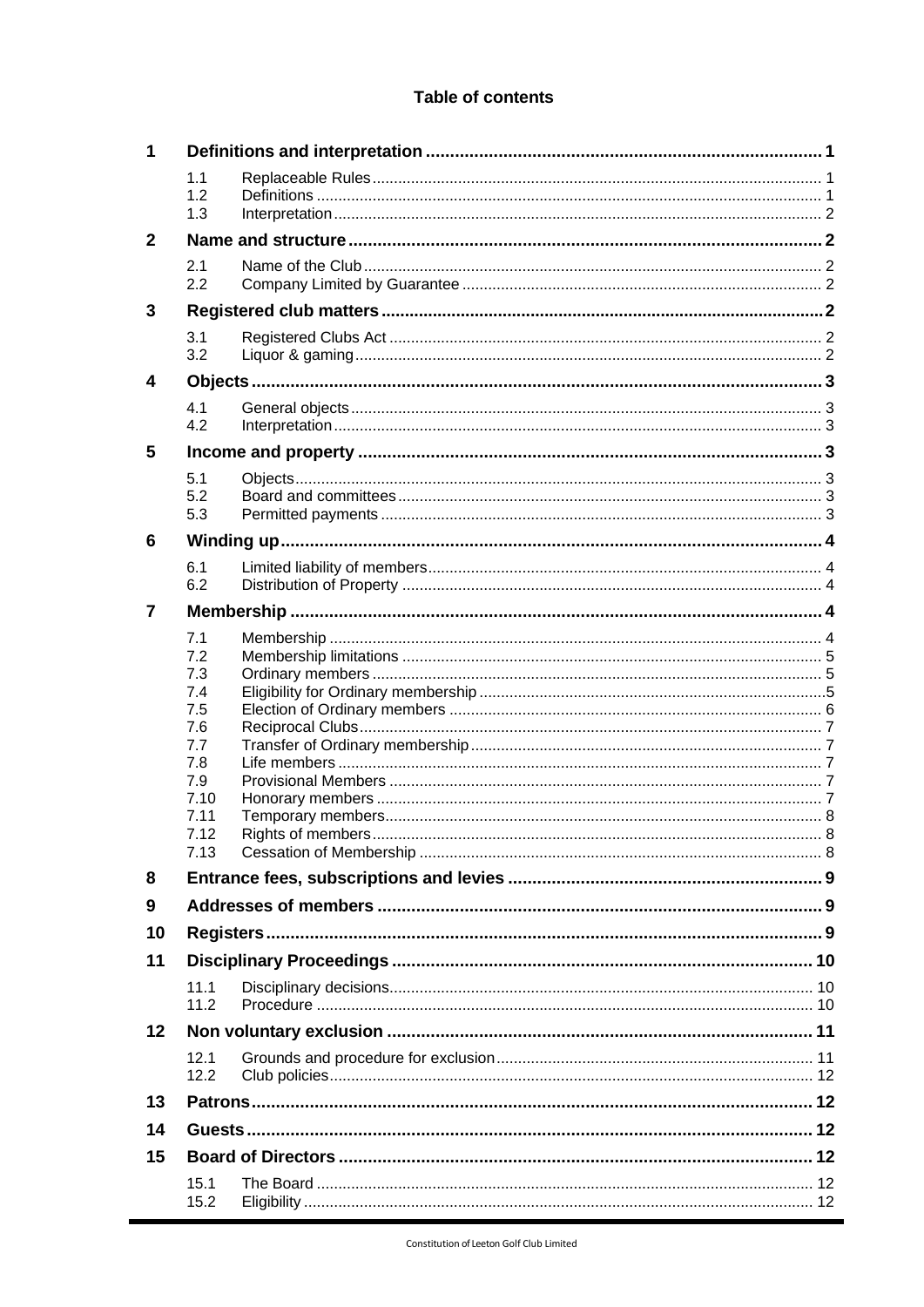|    | 15.3<br>15.4                                         |  |  |  |
|----|------------------------------------------------------|--|--|--|
| 16 |                                                      |  |  |  |
|    | 16.1<br>16.2<br>16.3<br>16.4<br>16.5                 |  |  |  |
| 17 |                                                      |  |  |  |
|    | 17.1<br>17.2<br>17.3<br>17.4<br>17.5<br>17.6<br>17.7 |  |  |  |
| 18 |                                                      |  |  |  |
|    | 18.1<br>18.2<br>18.3<br>18.4                         |  |  |  |
| 19 |                                                      |  |  |  |
| 20 |                                                      |  |  |  |
|    | 20.1<br>20.2<br>20.3<br>20.4<br>20.5<br>20.6         |  |  |  |
| 21 |                                                      |  |  |  |
|    | 21.1<br>21.2<br>21.3<br>21.4<br>21.5                 |  |  |  |
| 22 |                                                      |  |  |  |
|    | 22.1<br>22.2                                         |  |  |  |
| 23 |                                                      |  |  |  |
|    | 23.1<br>23.2                                         |  |  |  |
| 24 |                                                      |  |  |  |
|    | 24.1<br>24.2<br>24.3                                 |  |  |  |
| 25 |                                                      |  |  |  |
| 26 |                                                      |  |  |  |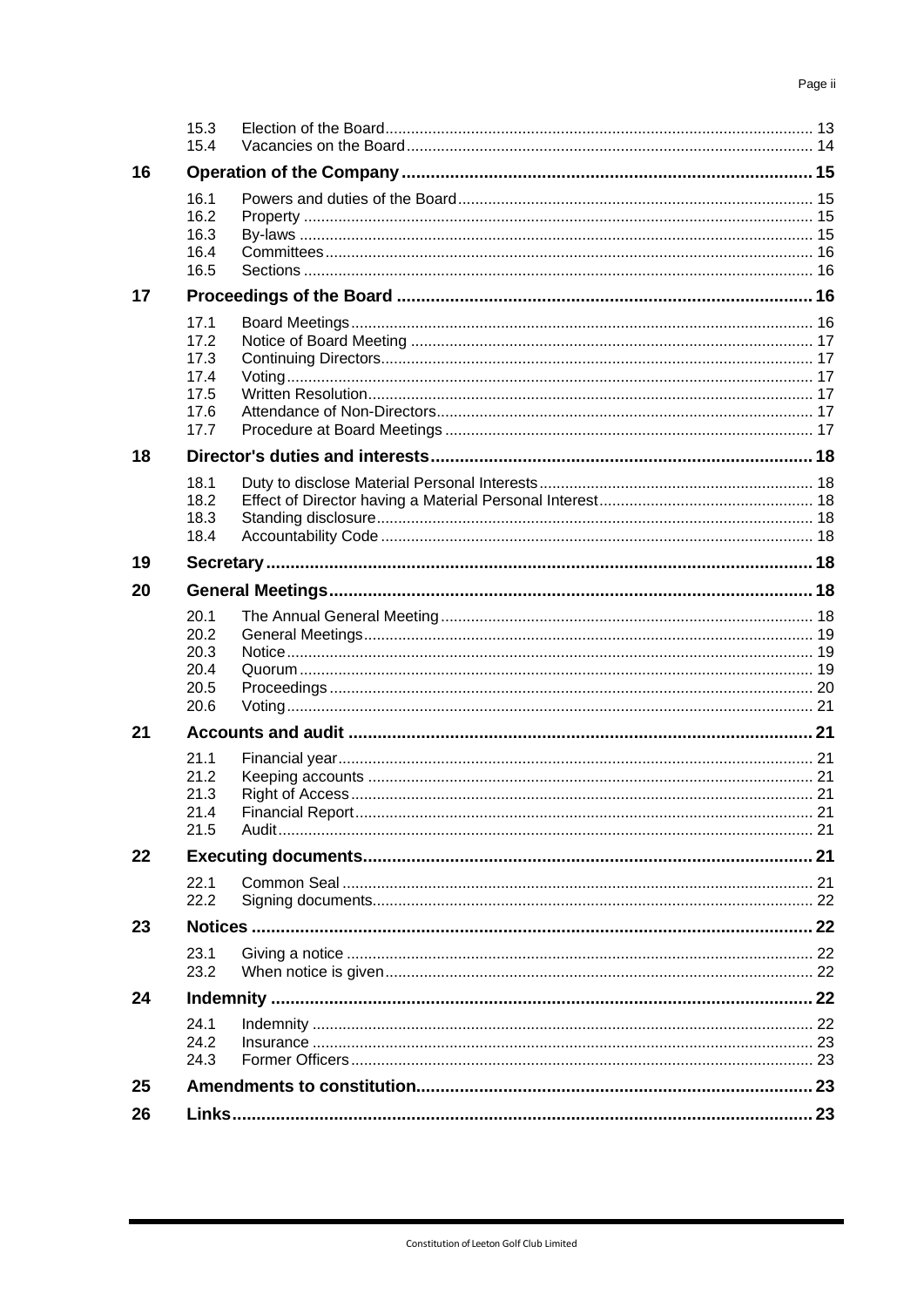## <span id="page-3-0"></span>**1 Definitions and interpretation**

## <span id="page-3-1"></span>1.1 **Replaceable Rules**

All of the replaceable rules set out in the Corporations Act which the Club is entitled to displace, are displaced by the rules set out in this constitution.

## <span id="page-3-2"></span>1.2 **Definitions**

The following definitions apply in this constitution:

- (a) **Authority** means the Independent, Liquor & Gaming Authority, or any authority which replaces it or exercises its functions;
- (b) **Board** means the board of Directors of the Club;
- (c) **Business Day** means a day that is not a Saturday, a Sunday or a public holiday or bank holiday in Sydney, New South Wales;
- (d) **Club** means Leeton Golf Club Limited ABN 68 630 675 898;
- (e) **Club Licence** means a club licence held by the Club under section 10 of the Liquor Act;
- (f) **Corporations Act** means the *Corporations Act 2001* (Cth);
- (g) **Director** means a member of the Board;
- (h) **Full member** means a person who is an Ordinary member or a Life member;
- (i) **Gaming Machines Act** means the *Gaming Machines Act 2001* (NSW);
- (j) **Financial Member** means a member who has paid all money owed to the Club by the due date;
- (k) **Licensed Premises** means the premises of the Club to which a Club Licence relates;
- (l) **Liquor Act** means the *Liquor Act 2007* (NSW);
- (m) **Material Personal Interest** means a material personal interest for the purposes of the Corporations Act;
- (n) **Month** means calendar month
- (o) **Ordinary member** means a member of the Club other than a Life member, Honorary member, Temporary member or Provisional member;
- (p) **Office** means the registered office for the time being of the Club;
- (q) **Registered Clubs Act** means the *Registered Clubs Act 1976* (NSW);
- (r) **Returning Officer** means the returning officer appointed by the Board to conduct a Board election;
- (s) **Seal** means the common seal of the Club;
- (t) **Secretary** means any person appointed to perform the duties of the Secretary of the Club;
- (u) **Senior Employee** means the senior employee of the Club on duty at the relevant time; and
- (v) **Special Resolution** has the meaning defined in the Corporations Act.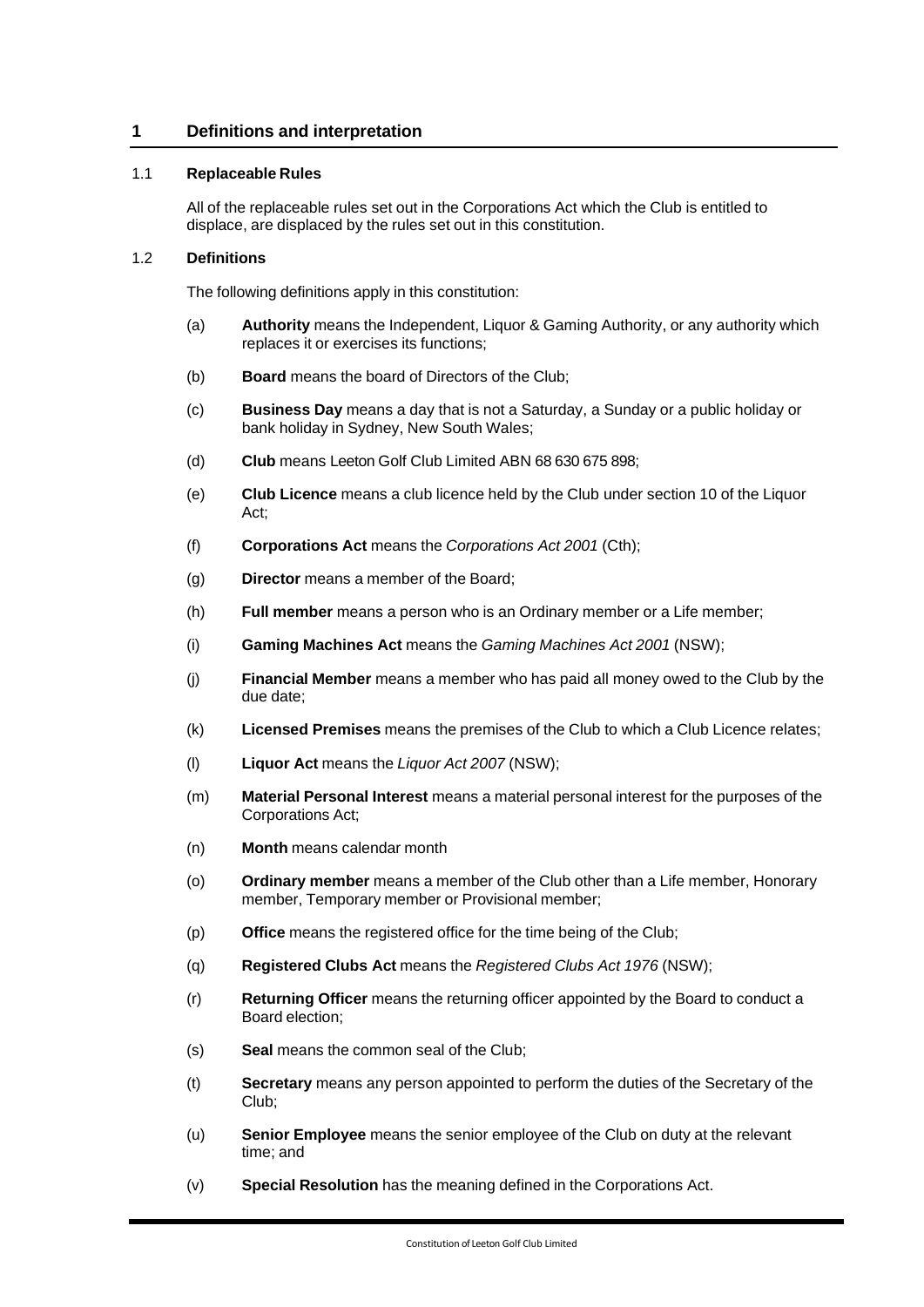## <span id="page-4-0"></span>1.3 **Interpretation**

The following rules apply in interpreting this constitution:

- (a) words importing the singular include the plural and vice versa;
- (b) words importing a gender include any gender;
- (c) words or expressions defined in the Corporations Act, the Registered Clubs Act, the Liquor Act or the Gaming Machines Act have those meanings unless the context requires otherwise:
- (d) headings are for convenience only, and do not affect interpretation;
- (e) the table of contents is for convenience only and does not form part of this constitution; and
- (f) a reference to any legislation includes legislation varying, consolidating or replacing that legislation and includes all regulations or other instruments issued under that legislation.

## <span id="page-4-1"></span>**2 Name and structure**

#### <span id="page-4-2"></span>2.1 **Name of the Club**

The name of the Club is Leeton Golf Club Limited.

## <span id="page-4-3"></span>2.2 **Company Limited by Guarantee**

The Club is a non-proprietary club, and is limited by guarantee and the liability of its members is limited as provided in this constitution.

## <span id="page-4-4"></span>**3 Registered club matters**

## <span id="page-4-5"></span>3.1 **Registered Clubs Act**

- (a) Subject to section 10(6) and section 10(6A) of the Registered Clubs Act and any other applicable provision of the Registered Clubs Act, a member of the Club, whether or not the person is a Director, or member of any committee of the Club, shall not be entitled, under the rules of the Club or otherwise, to derive, directly or indirectly, any profit, benefit or advantage from the Club that is not offered equally to every Full member.
- (b) Only the Club and its members are entitled to derive directly or indirectly, any profit, benefit or advantage from the ownership or occupation of the Club's Licensed Premises, subject to section 10(1) (j) and section 10(7) of the Registered Clubs Act any other applicable provision of the Registered Clubs Act.
- (c) An employee of the Club must not vote at any meeting of the Club or of the Board, or at any election of the Board, or hold office as a Director.

## <span id="page-4-6"></span>3.2 **Liquor & gaming**

- (a) Liquor must not be sold, supplied, or disposed of on the Licensed Premises to any person, other than a member, except on the invitation and in the company of a member. This rule does not apply in respect of the sale, supply or disposal of liquor to any person at a function in respect of which an authority is granted to the Club under Section 23 of the Registered Clubs Act.
- (b) Liquor must not be sold, supplied or disposed of on the Licensed Premises to any person under 18 years of age.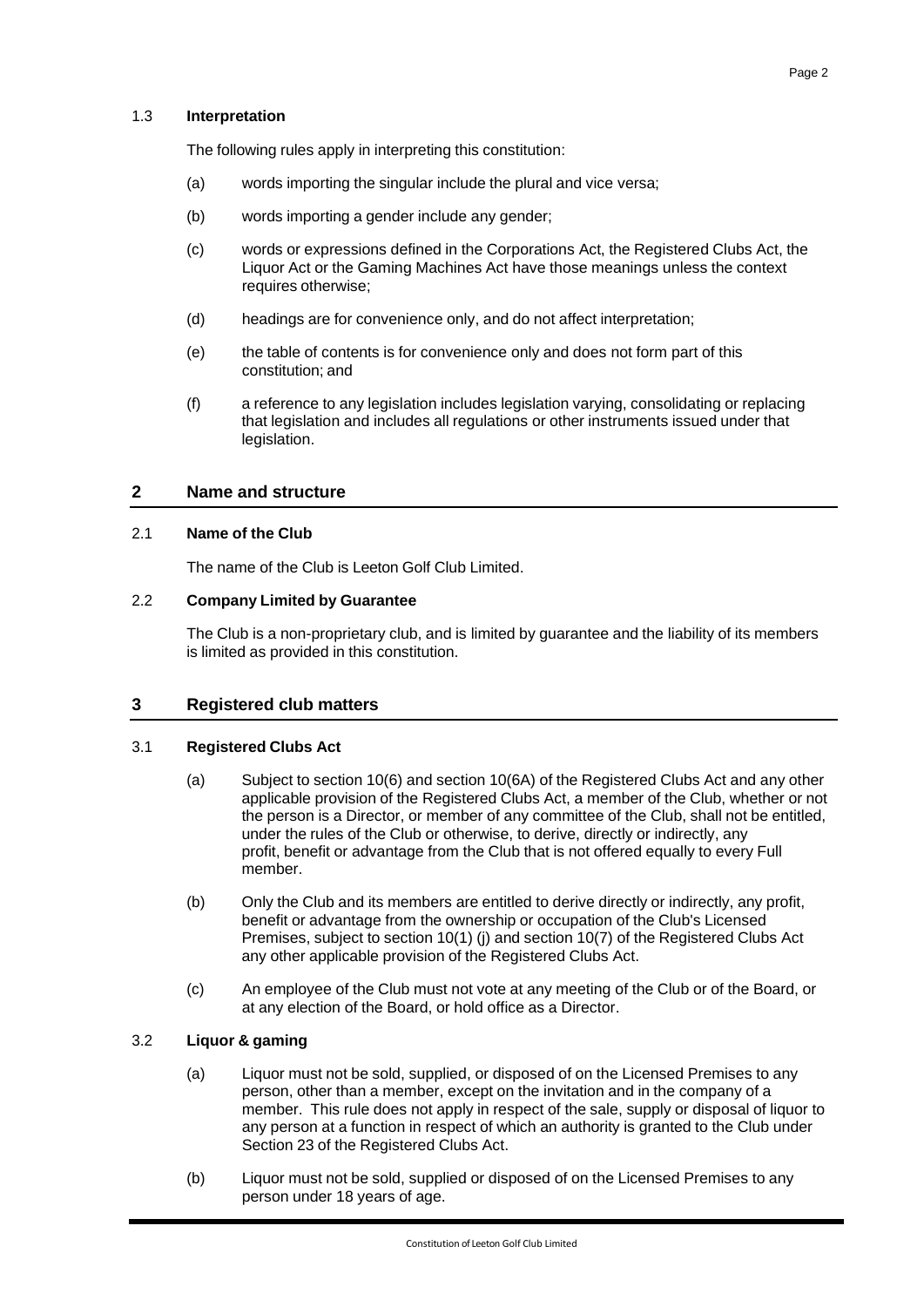(c) A person under 18 years of age must not use or operate gaming machines on the Licensed Premises.

## <span id="page-5-0"></span>**4 Objects**

#### <span id="page-5-1"></span>4.1 **General objects**

The Club has the following objects:

- (a) To conduct a golf club and provide a golf course, a clubhouse and associated facilities for the use of members and visitors.
- (b) To promote, encourage and foster the playing of the game of golf and any other sporting activities determined by the Board from time to time, and to provide all things incidental to the attainment of these objects;
- (c) To operate and maintain the golf course and its environs in accordance with good business and environmental practices;
- (d) To do all such other things as are necessary to foster and promote the game of golf and other sporting activities.
- (e) To establish and carry on a club for the use and benefit of its members and to afford to its members the usual privileges, advantages, conveniences and accommodation of a club.
- (f) To carry on the business of a registered club, and, to hold such licences for (either by itself or its employees, agents or nominees), and provide all such things, as are commonly or conveniently consumed in a club.
- (g) To promote and advance social, cultural, educational, charitable, sporting and community activities, subject to any other provision of this constitution.
- (h) To give, sell, mortgage, exchange, hire, lease or otherwise dispose of the property of the Club or any part of it, subject to the Liquor Act and the Registered Clubs Act.

#### <span id="page-5-2"></span>4.2 **Interpretation**

The meaning and effect of any object shall not be restricted by any other object, and, each object will be interpreted and have effect as an independent power. This rule [4](#page-5-0) is to be interpreted so as to widen and not restrict the powers of the Club.

## <span id="page-5-3"></span>**5 Income and property**

#### <span id="page-5-4"></span>5.1 **Objects**

The Club will apply its income and property solely towards promoting the objects of the Company as stated in rule [4.](#page-5-0) Subject to rule [5.3,](#page-5-6) no part of the Club's income or property may be paid or transferred directly or indirectly by way of dividend, bonus or otherwise by way of profit to any member.

## <span id="page-5-5"></span>5.2 **Board and committees**

Subject to rule [5.3,](#page-5-6) no Director or member of any committee of the Club will be appointed to any salaried office of the Club or any office of the Club paid by fees while still a Director or member of that committee.

#### <span id="page-5-6"></span>5.3 **Permitted payments**

Nothing in this constitution prevents the payment in good faith: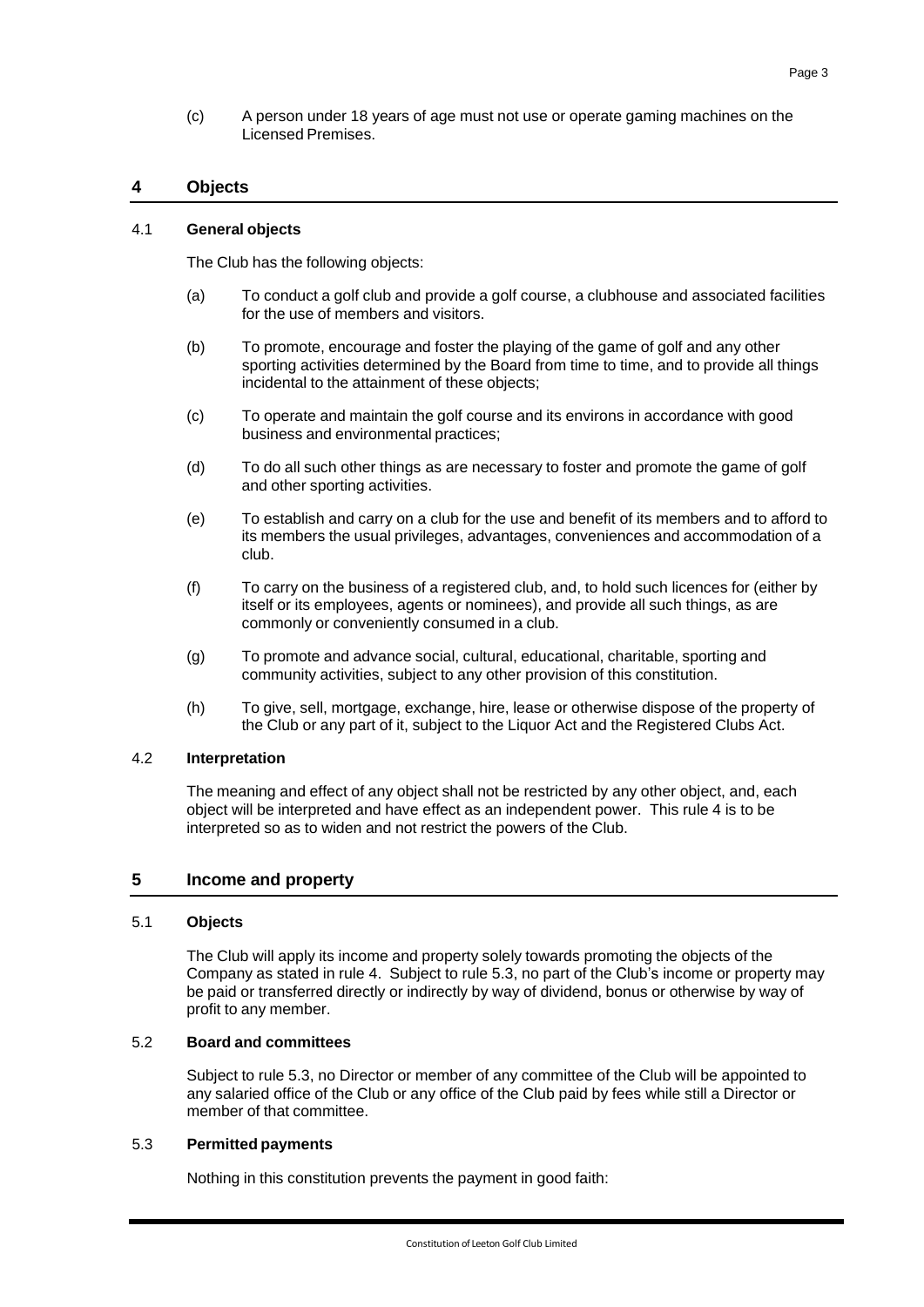- (a) of an honorarium in respect of special honorary services rendered or the repayment of out-of-pocket expenses;
- (b) of interest on money lent to the Club by a member or otherwise owing by the Club to a member;
- (c) of remuneration to any officers or employees of the Club or to any member in return for services actually rendered to the Club;
- (d) for goods supplied to the Club; or
- (e) rent for premises leased to the Club.

## <span id="page-6-0"></span>**6 Winding up**

#### <span id="page-6-1"></span>6.1 **Limited liability of members**

Each member of the Club undertakes to contribute to the assets of the Club in the event of the same being wound up during the time that they are a member or within 1 year thereafter for payment of the debts and liabilities of the Club contracted before the time at which they cease to be a member and of the costs, charges and expenses of winding up and for the adjustment of the rights of the contributories amongst themselves such amount as may be required not exceeding \$2.

## <span id="page-6-5"></span><span id="page-6-2"></span>6.2 **Distribution of Property**

- (a) If the Club is wound up or dissolved, any property remaining after the satisfaction of the debts and liabilities of the Club must not be paid to or distributed among the members. Any such remaining property will be given or transferred to an institution or institutions nominated by the members which, at or before the time of such winding up or dissolution:
	- (i) has similar objects to the Club for the predominant purpose of the encouragement of a game or sport; and
	- (ii) restricts the distribution of its income and property to its members to an extent at least as great as is imposed on the Club under this constitution.
- (b) If effect cannot be given to rule [6.2\(a\),](#page-6-5) then the remaining property shall be given or transferred to some charitable object nominated by the members at or before the time of such winding up or dissolution.

## <span id="page-6-3"></span>**7 Membership**

#### <span id="page-6-4"></span>7.1 **Membership**

- (a) The members of the Club are:
	- (i) those persons who at the date of the Special Resolution adopting this Constitution are entered in the Club's register of Full members, who shall at the date of adoption of this constitution retain the class of membership shown in the register; and
	- (ii) those persons who are afterwards admitted to membership in accordance with this constitution.
- (b) A person must not be admitted to membership except as a Full member, Honorary member, Temporary member or Provisional member.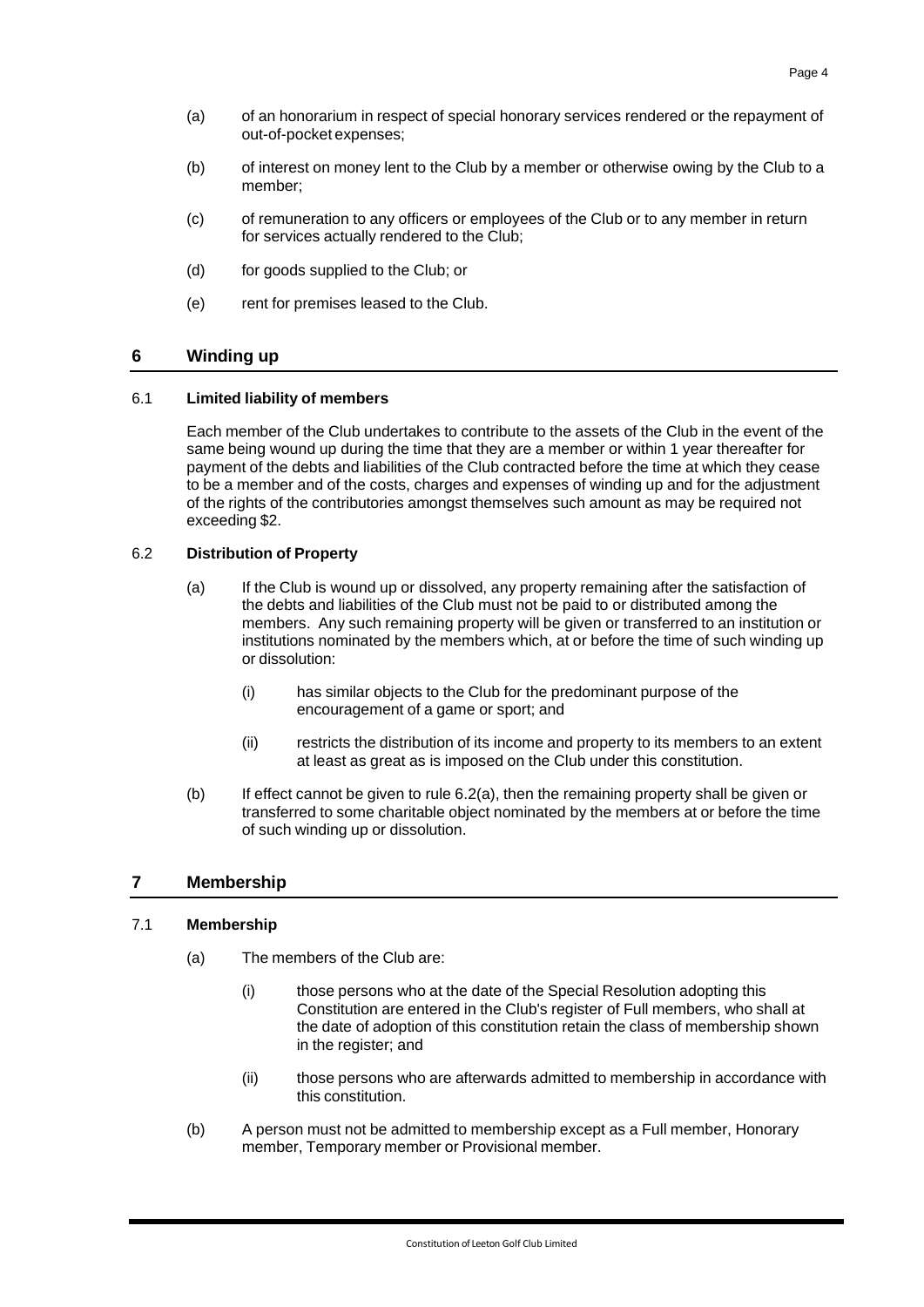<span id="page-7-0"></span>The number of Playing members of the Club must not exceed 750 at any one time or such greater number as the Board may from time to time determine.

All classes of membership are gender neutral.

A person who is under 18 years will not be admitted to any category of Ordinary membership other than to a category of Junior Member.

## <span id="page-7-1"></span>7.3 **Ordinary members**

Unless and until otherwise determined by the Board, Ordinary membership consists of the following classes:

- (a) Playing Member
- (b) Country Member
- (c) Junior Member
- (d) Life Member
- (e) Social Member

## <span id="page-7-2"></span>7.4 **Eligibility for Ordinary membership**

The requirements for eligibility of persons for election and/or transfer to the following classes of Ordinary membership are:

(a) Playing Member

Persons who have attained the age of 18 years and who are elected as a Playing Member or transferred by the Board from another class of Ordinary Membership to a Playing Membership of the Club.

(b) Country Member

Persons who have attained the age of 18 years and whose usual place of residence is beyond a radius of 150 kilometres from the Clubhouse and who, on application, are transferred by the Board from another class of Ordinary membership to Country membership. Country Members do not have the right to attend and vote at general meetings of the club, or vote at the annual election of the Board of Directors of the club.

(c) Junior Member

Persons who are under the age of 18 years and who are elected to Junior membership by the Board.

(d) Life Member

Members who have rendered outstanding service to the Club may be elected to Life membership by the members of the Club.

Life members have full playing rights.

Life Members may be relieved of any obligation or liability with respect to the payment of fees and/or subscriptions, as determined by the Board, provided that the amount payable by a Life member is not less than the minimum amount prescribed by the Registered Clubs Act.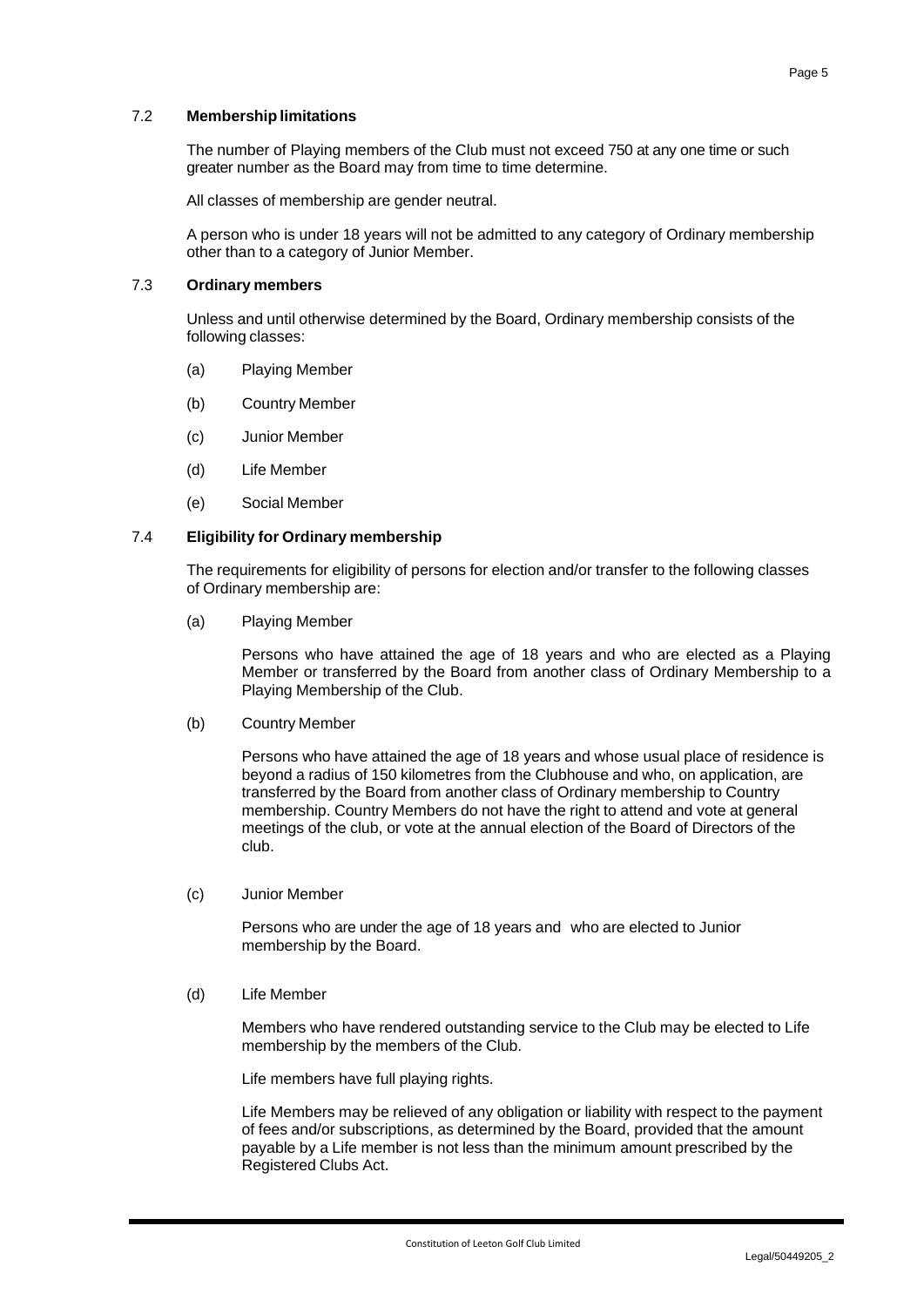## (e) Social Member

Persons who have attained the age of 18 years and are elected as Social members or transferred by the Board from another class of Ordinary membership to Social membership. Social Members do not have the right to attend and vote at general meetings of the club, or vote at the annual election of the Board of Directors of the club.

## <span id="page-8-0"></span>7.5 **Election of Ordinary members**

- (a) A person must not be admitted as an Ordinary member unless that person is elected to membership at a meeting of the Board, or a duly appointed election committee of the Club, the names of whose members present and voting at that meeting being recorded by the Secretary. The Board or election committee may reject any application for membership without giving any reason.
- (b) An application for Ordinary membership must be lodged with the Secretary in a form prescribed by the Board, including the full name and address of the candidate and a statement that the candidate, if admitted, will be bound by the constitution.
- (c) As soon as practicable after the Secretary receives an application for Ordinary membership in accordance with this constitution, the Secretary will cause the name and address of the candidate to be displayed on the Club notice board or in some other conspicuous place in the Licensed Premises for a continuous period of not less than 1 week before the election of the candidate as a member of the Club. An interval

of at least 2 weeks must elapse between the proposal of a candidate for election and the candidate's election.

(d) A person elected to membership must pay the entrance fee (if any) and first subscription to become an Ordinary member of the Club. If the entrance fee and subscription is not paid within 1 month after the date of election to membership, the Board may at its discretion cancel the election of the person to membership.

## <span id="page-8-1"></span>7.6 **Reciprocal Clubs**

- (a) A reciprocal club is one which has signed an agreement with the Club to allow members the privileges of membership at the reciprocal club, for short duration visits.
- (b) Persons transferring from a reciprocal club may only assume the class of membership to which they would be entitled having regard to the length of time and class of membership that they have enjoyed as members of the reciprocal club.
- (c) On acceptance, the applicant will be required to pay any fees the board may determine, and as agreed within any terms of agreement between the reciprocal clubs.
- (d) The Board may at its own discretion limit the number of reciprocal members admitted to the club at any one time.

## <span id="page-8-2"></span>7.7 **Transfer of Ordinary membership**

The Board may transfer an Ordinary member to another class of Ordinary membership for which they are eligible, on the written request of the member. The Board may require the member to pay the difference between the entrance fee (if any) and subscription applicable to that other class of membership and the member's present class of membership.

## <span id="page-8-3"></span>7.8 **Life members**

Members who have rendered outstanding service to the Club may be elected to Life membership by resolution of the members in General Meeting carried by a 75% majority of those members who are present and entitled to vote at that meeting, following the submission to the meeting of an appropriate recommendation from the Board.

Not more than 1 member will be made Life members in any one financial year of the Club, and there will be not more than 5 Life members at any one time, unless otherwise determined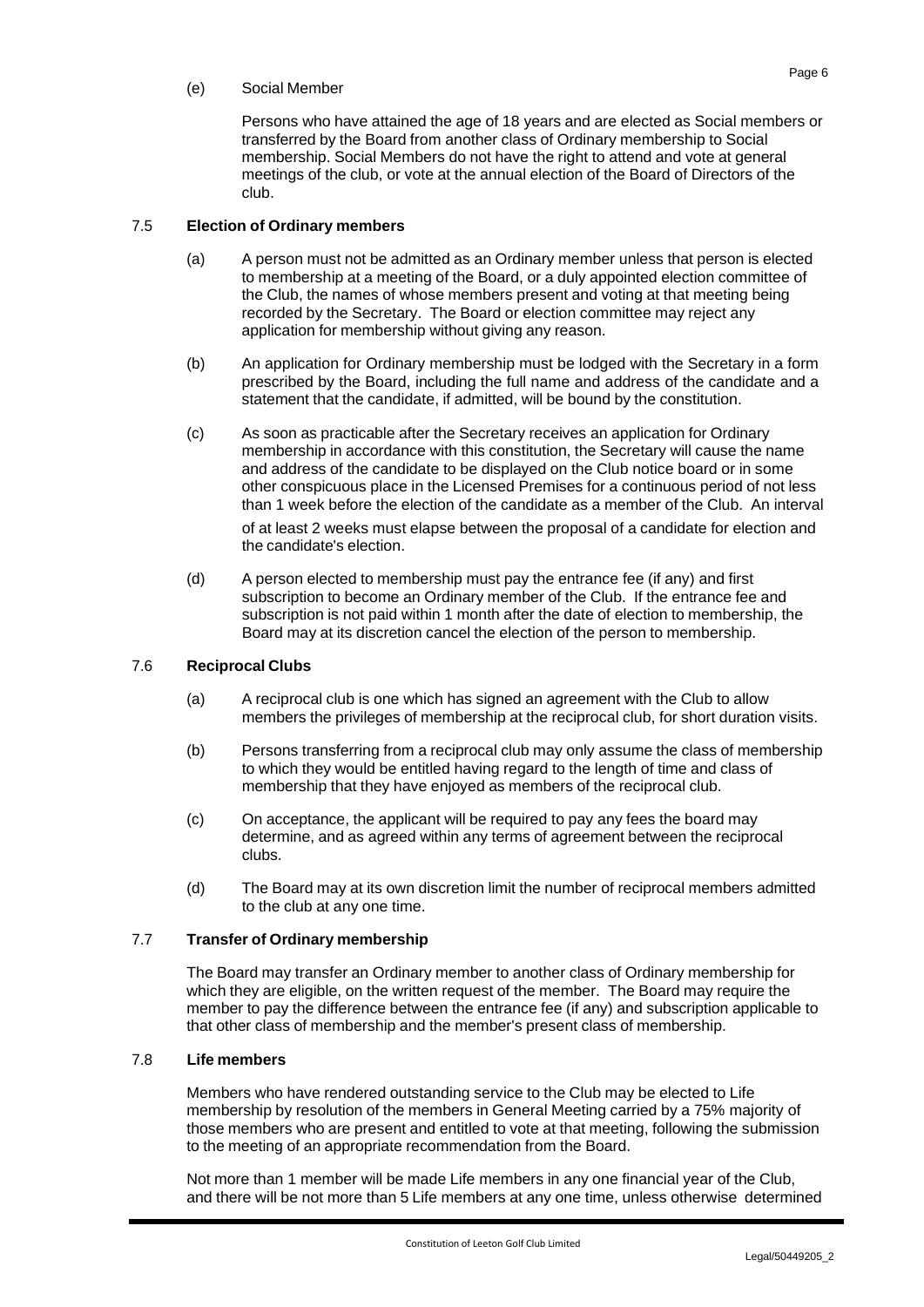by the members at a General Meeting.

## <span id="page-9-0"></span>7.9 **Provisional Members**

- (a) Any person who has lodged a duly completed application for Ordinary membership in accordance with this constitution and pays the subscription appropriate to the class of membership sought, may be granted Provisional membership while awaiting the decision of the Board in relation to their application.
- (b) If a Provisional member is not elected as an Ordinary member within 6 weeks from the date of lodging the application, or that person's application for Ordinary membership is rejected (whichever is the earlier), that person will immediately cease to be a Provisional member and the subscription must be repaid.

## <span id="page-9-1"></span>7.10 **Honorary members**

The following persons may be admitted as Honorary members in accordance with procedures established by the Board:

- (a) the Patron or Patrons for the time being of the Club; or
- (b) any prominent citizen or local dignitary visiting the Club;

## <span id="page-9-2"></span>7.11 **Temporary members**

- (a) The following persons may be admitted as Temporary members in accordance with procedures established by the Board:
	- (i) a person whose permanent place of residence in New South Wales is at least 5 kilometres from the Club's Licensed Premises or such greater distance as may be determined by the Board by by-law;
	- (ii) a full member (as defined in the Registered Clubs Act) of another registered club which has objects similar to those of the Club;
	- (iii) a full member (as defined in the Registered Clubs Act) of any registered club or any interstate club who, at the invitation of the Board or of a Full member, attends on any day at the Licensed Premises for the purpose of participating in an organised sport or competition to be conducted by the Club on that day, from the time on that day when the person so attends the Licensed Premises until the end of that day;
	- (iv) an interstate or overseas visitor.
- <span id="page-9-4"></span>(b) A person may be admitted as a Temporary member for a period of up to 7 consecutive days (or a longer period approved by the Authority in writing). A person admitted under this rule [7.11\(b\)](#page-9-4) is only required to sign the register on the first day when they enter the Licensed Premises during that period.

#### <span id="page-9-3"></span>7.12 **Rights of members**

- (a) The rights of members to use the facilities and amenities of the Club shall be as determined by the Board.
- (b) A majority of Full members must have the right to vote at the election of the Board.
- (c) Only financial members in the classes of Playing members and Life members, are entitled to:
	- (i) attend and to vote at General Meetings;
	- (ii) vote at the election of the Board; and
	- (iii) be nominated for, elected to and hold office on the Board.
- (d) Social members are entitled to those facilities and amenities of the Club as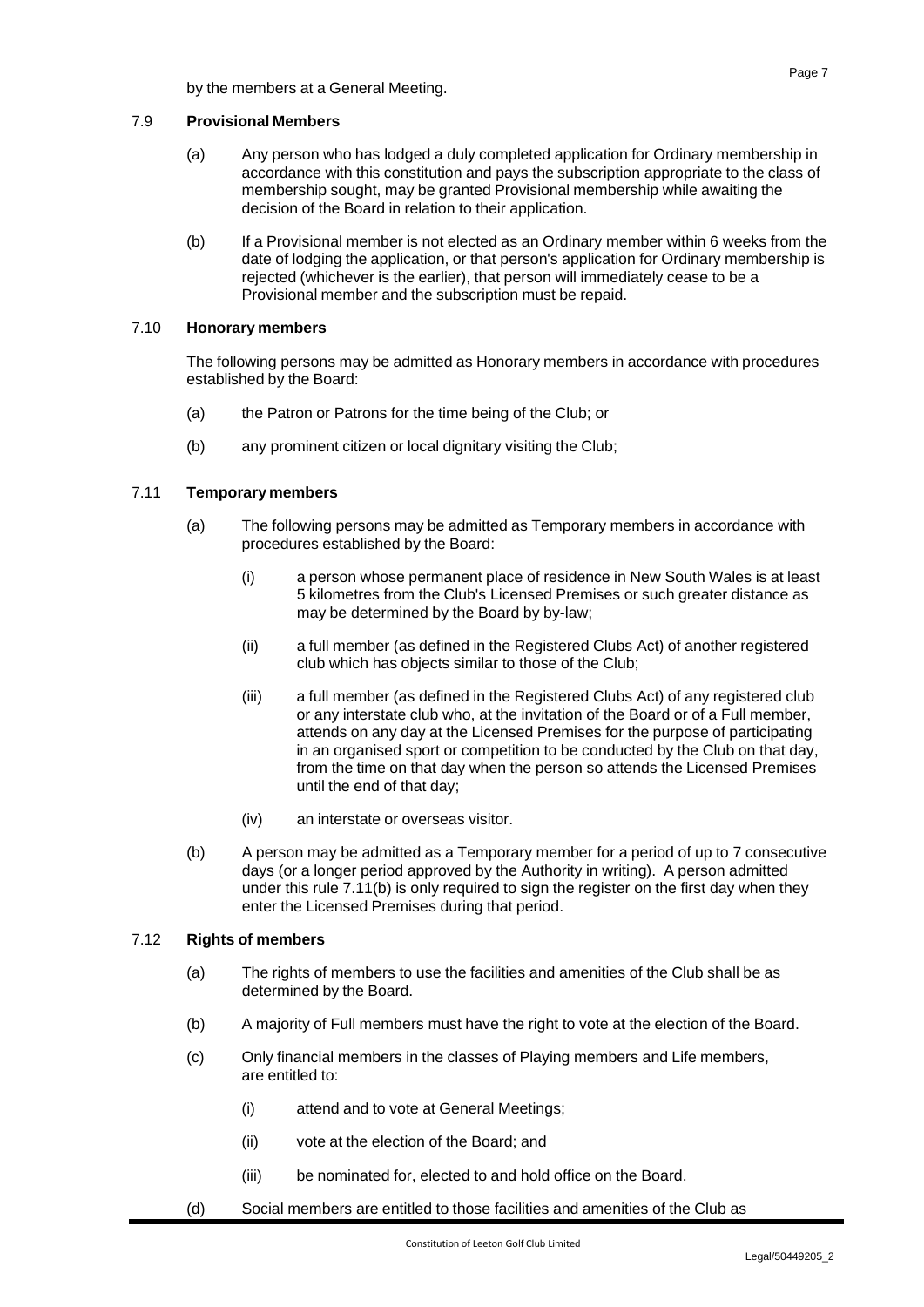determined by the Board from time to time, and are not entitled to attend or vote at any General Meeting, vote at the election of the Board, or be nominated for, elected to, or hold office on, the Board.

- (e) Junior members are entitled to those privileges as the Board may determine from time to time, and are not entitled to attend or vote at any General Meeting, vote at the election of the Board, or be nominated for, elected to, or hold office on, the Board .
- (f) Provisional members, Honorary members and Temporary members are entitled only to those facilities and amenities of the Club as determined by the Board from time to time, and are not entitled to attend or vote at any General Meeting, vote at the election of the Board, or be nominated for, elected to, or hold office on, the Board or any office of the Club, or participate in the management, business and affairs of the Club in any way.

## <span id="page-10-0"></span>7.13 **Cessation of Membership**

- (a) A person will immediately cease to be a member if:
	- (i) they resign by notice in writing to the Club, and such resignation takes effect on the date the notice is given to the Club;
	- (ii) they return their membership card to the Club and state (verbally or in writing) that such return constitutes their resignation as a member, and such resignation takes effect on the date the card is given to the Club;
	- (iii) they die; or
	- (iv) they have not paid the subscription or any other money owed to the Club within 1 month (or such longer period as may be determined by the Board) from the date upon which it falls due for payment.
- (b) The Board, the Secretary, or the Senior Employee, may terminate the membership of any Honorary member or Temporary member at any time without notice and without being required to give any reason.
- (c) A person who ceases to be a member for any reason, immediately forfeits all rights as a member of the Club. The person remains liable for any money due and unpaid at to the Club at the date of cessation of that person's membership, and, any other money for which that person is or may become liable under this constitution.

## <span id="page-10-1"></span>**8 Entrance fees, subscriptions and levies**

- (a) Members subscriptions shall be paid annually or, if the Board so resolves, by quarterly, half-yearly or monthly instalments and in advance or for more than 1 year in advance.
- (b) The Board may make charges and levies on Ordinary members for general or special purposes.
- (c) The entrance fees, subscriptions, levies, charges and other amounts payable by members will be as prescribed by the Board, provided that the annual subscription payable by Ordinary members must not be less than the minimum amount prescribed by the Registered Clubs Act.
- (d) A Temporary member is not required to pay an entrance fee or subscription.
- (e) The Board may exempt Honorary members from paying an entrance fee or subscription.
- (f) The Board may prescribe the time and manner of payment and all other matters not set out in this constitution.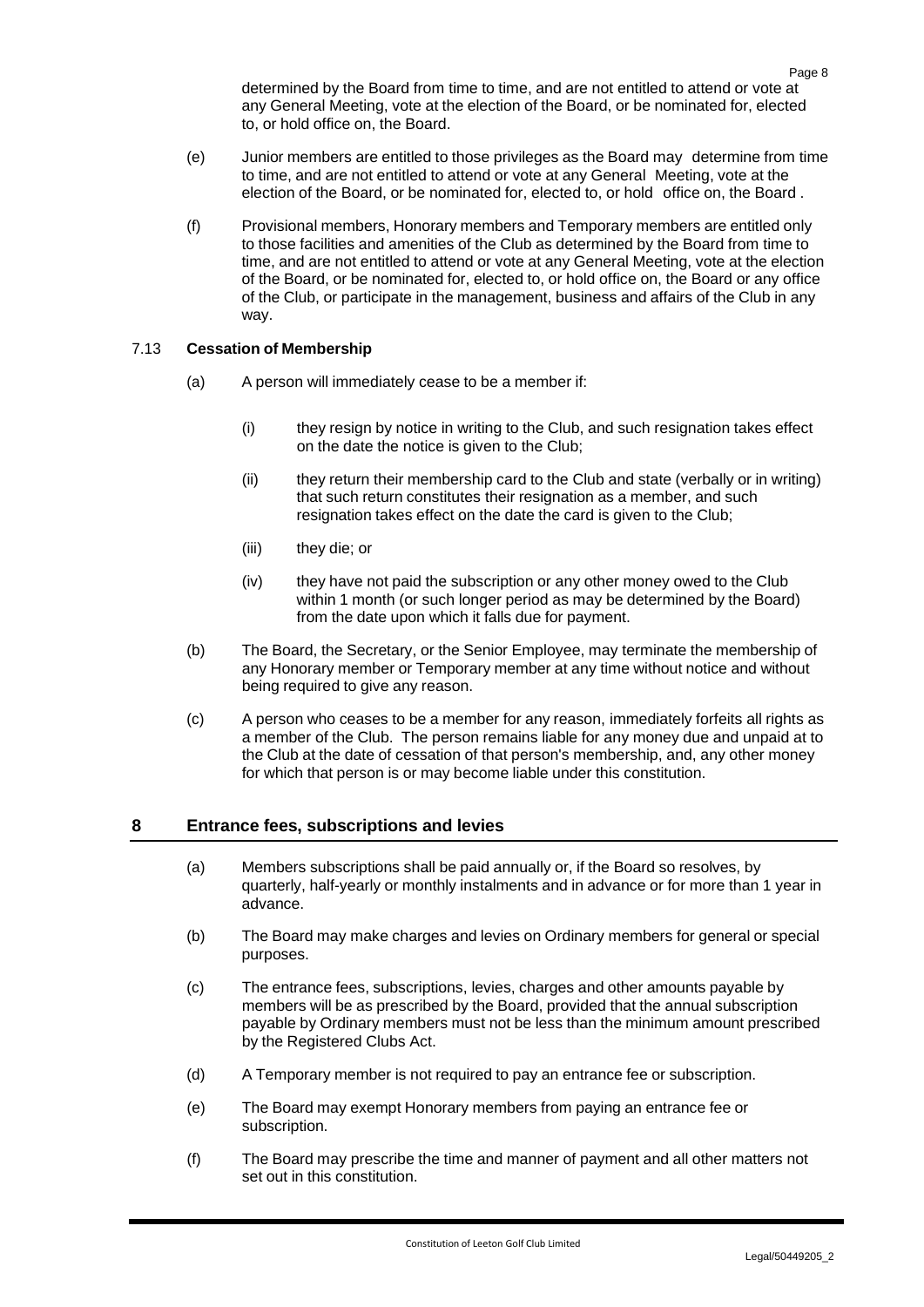## <span id="page-11-0"></span>**9 Addresses of members**

A member must advise the Secretary of any change in their address, or any electronic address they have nominated for service of notices.

#### <span id="page-11-1"></span>**10 Registers**

The Club must keep the following registers in accordance with the Registered Clubs Act:

- (a) A register of Full members
- (b) A register of Honorary members.
- (c) A register of Temporary members.
- (d) A register of persons of at least 18 years of age who enter the Licensed Premises as guests of members.

## <span id="page-11-2"></span>**11 Disciplinary Proceedings**

#### <span id="page-11-3"></span>11.1 **Disciplinary decisions**

If a member refuses or fails to comply with this constitution or the by-laws or is, in the opinion of the Board, guilty of any conduct prejudicial to the interests of the Club, conduct which is unbecoming of a member or which shall render the member unfit for membership then the Board may (subject to the natural justice procedure set out in rule 11.2):

- (a) reprimand the member;
- (b) suspend the member from all or any privileges of membership for such period as it considers fit;
- (c) expel the member; or
- (d) accept the resignation of the member.

#### <span id="page-11-5"></span><span id="page-11-4"></span>11.2 **Procedure**

- (a) The Club must give the member written notice of any charge against them under this rule [11](#page-11-2) at least 14 days before the meeting at which the charge is to be heard. The notice must set out the facts, matters and circumstances giving rise to the charge.
- (b) The member is entitled to attend the meeting to answer the charge or may answer the charge in writing, and is entitled to call witnesses in their defence.
- (c) If the member attends the meeting:
	- (i) After the Board has considered the evidence, it must come to a decision as to the member's guilt or innocence in relation to the charge.
	- (ii) If found guilty, member must be given an opportunity to address the Board in relation to the penalty appropriate to a charge, before the Board determines the penalty to be imposed.
- (d) If the member fails to attend the meeting, the charge may be heard and dealt with and the Board may decide on the evidence before it, and determine any penalty, in the member's absence.
- (e) Any decision of the Board at the meeting or any adjournment of it, is final and the Board is not required to give any reason.
- (f) The Secretary or Senior Employee may assist the Board but must not vote.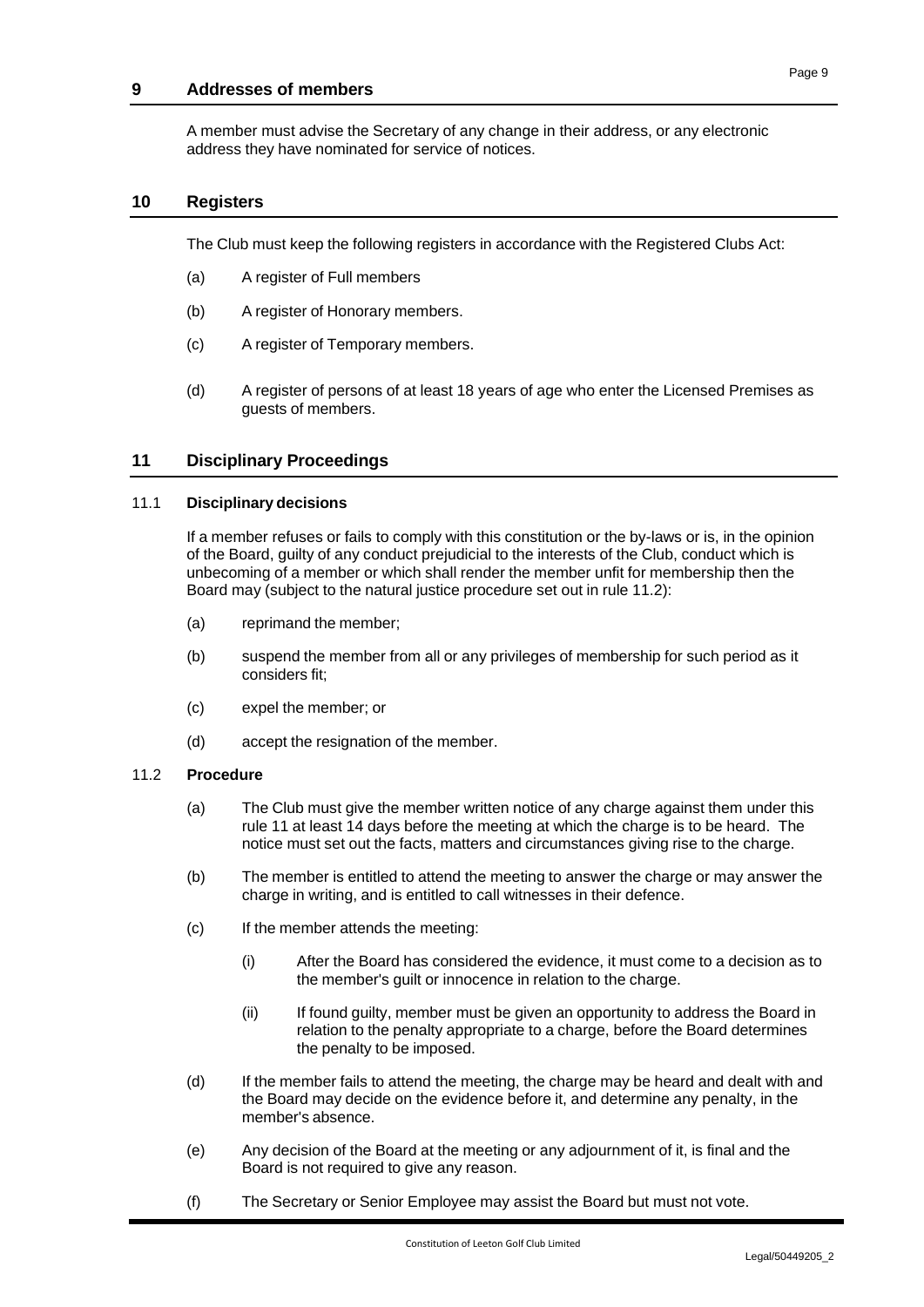- $(q)$  If a notice of charge is issued to a member under rule [11.2\(a\),](#page-11-5) the Board, the Secretary, or the Senior Employee, may immediately suspend that member from all or any privileges of the Club by giving written notice to the member, which may be included in the notice of charge. Any such suspension may be until the charge is determined or until the finalisation of any appeal as the case may require.
- (h) The powers of the Board under this rule [11](#page-11-2) may be exercised by a disciplinary committee of at least 3 Directors. A quorum of the disciplinary committee is 3 Directors.
- (i) A member has the right to appeal any penalty, suspension or expulsion imposed for disciplinary matters by requesting such to the Secretary within 14 days of receiving notification of a disciplinary hearing.
- (j) Appeals for such will be reviewed by an Appeals Committee whose composition will be determined by the board. The Appeals Committee must not include any members of the Board associated with the disciplinary procedure for which the appeal relates.
- (k) The Appeals Committee must convene a meeting and determine an appeal outcome within 30 days of receiving the request for an appeal.
- (l) The Appeals Committee must notify the member with the outcome of the appeal meeting within 7 days of the determination of the appeal.
- (m) A member appealing penalty, suspension or expulsion will be entitled to attend the Appeals Committee meeting in the same capacity as outlined in rule 11.2 (b).
- (n) The Appeals Committee may determine an appeal in accordance with rule 11.2 (d), if the member fails to appear at the Appeals Committee meeting.

## <span id="page-12-0"></span>**12 Non voluntary exclusion**

#### <span id="page-12-2"></span><span id="page-12-1"></span>12.1 **Grounds and procedure for exclusion**

- (a) The Secretary, the Senior Employee or any other authorised person (as defined in the Liquor Act) may refuse to admit to, remove from, or require to leave, the Licensed Premises or any other property owned or occupied by the Club any person who:
	- (i) is at the time intoxicated, violent, quarrelsome, disorderly or indecent;
	- (ii) whose presence on the Licensed Premises or such other property (as the case may be) renders the Club or the Secretary liable to any penalty under any applicable law;
	- (iii) who smokes, within the meaning of the *Smoke-free Environment Act 2000* (NSW), while on any part of the Licensed Premises or such other property (as the case may be) that is a smoke-free area within the meaning of that Act;
	- (iv) who uses, or has in their possession, while on any part of the Licensed Premises or such other property (as the case may be) any substance suspected of being a prohibited plant or a prohibited drug; or
	- (v) whom the Club or the Secretary, under the conditions of the Club Licence or according to a term (of the kind referred to in section 134 or section 136D of the Liquor Act) of a local liquor accord, is authorised or required to refuse access to the Licensed Premises; or
	- (vi) is a member, and whose conduct, in the opinion of the Secretary, Senior Employee or other authorised person (as the case may be) may be prejudicial to the interests of the Club, unbecoming of a member, or which may render the member unfit for membership.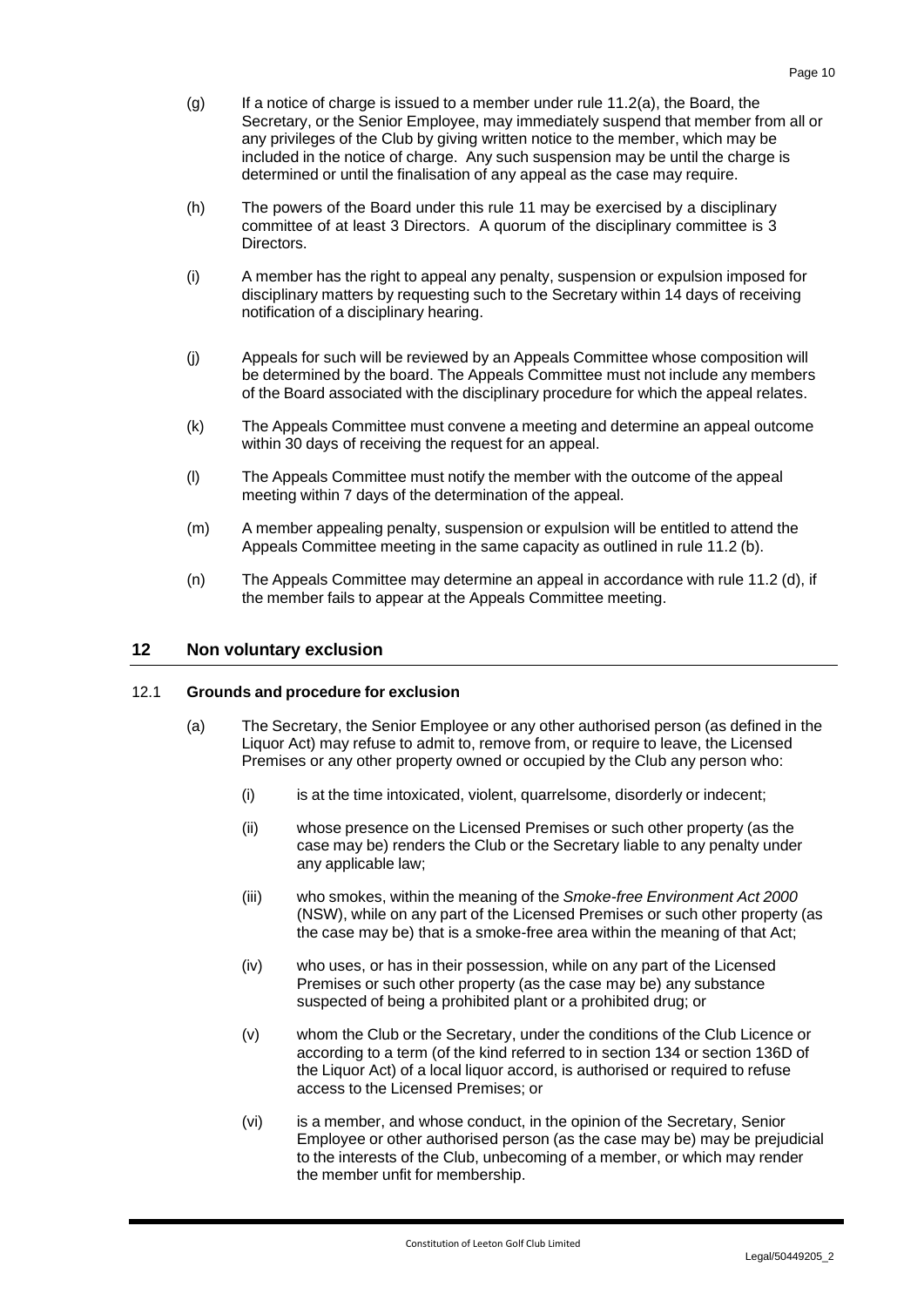- <span id="page-13-5"></span>(b) If a member is refused admittance to, removed from, or required to leave the Licensed Premises or any other property owned or occupied by the Club under rule [12.1\(a\)](#page-12-2) the Secretary or Senior Employee may immediately suspend that member from any or all privileges of membership for up to 6 weeks or until any charge issued under rule [11.2\(a\)](#page-11-5) is heard and determined by the Board or disciplinary committee (whichever is earlier). A report of such suspension must be made to the Board or its disciplinary committee.
- (c) Nothing in this Rule limits section 77 of the Liquor Act.
- (d) The rules of natural justice do not apply to rule [12.1\(a\)](#page-12-2) or rule [12.1\(b\).](#page-13-5)

## <span id="page-13-0"></span>12.2 **Club policies**

The Board, the Secretary, or the Senior Employee may at any time organise and enforce the exclusion from the Licensed Premises of any member or other person in accordance with the Club's responsible service of alcohol policy or responsible conduct of gambling policy.

## <span id="page-13-1"></span>**13 Patrons**

The members in General Meeting may appoint a Patron or Patrons upon a recommendation being made by the Board to the meeting.

## <span id="page-13-2"></span>**14 Guests**

- (a) A member may introduce guests to the Club, provided that a Temporary member may only introduce guests who are under 18 years of age and in relation to whom the Temporary member is a responsible adult.
- (b) A member must not introduce as a guest any person who has been expelled from the Club or who is suspended from membership.
- (c) A guest must at all times remain in the reasonable company of the member who has introduced them to the Club, and must not remain on the Licensed Premises any longer than that member.
- (d) A member must ensure that the Club's register of guests is duly completed in relation to any guest they introduce to the Licensed Premises (except if the guest is under 18 years of age).
- (e) A member is responsible for the conduct of their guests.
- (f) The Board, the Secretary, or the Senior Employee, may refuse a guest admission to, or require the guest to leave, the Licensed Premises or any other property owned or occupied by the Club at any time without notice and without being required to give any reason.
- (g) The Board may make by-laws regulating the terms and conditions on which guests may be admitted to the Club.

## <span id="page-13-3"></span>**15 Board of Directors**

## <span id="page-13-4"></span>15.1 **The Board**

- (a) The Board shall consist of 7 but no more than 9 Directors, comprising a President, Vice President, Captain, Treasurer and 3 (but no more than 5) other Directors.
- (b) The Board shall consist of a minimum of 2 female Directors.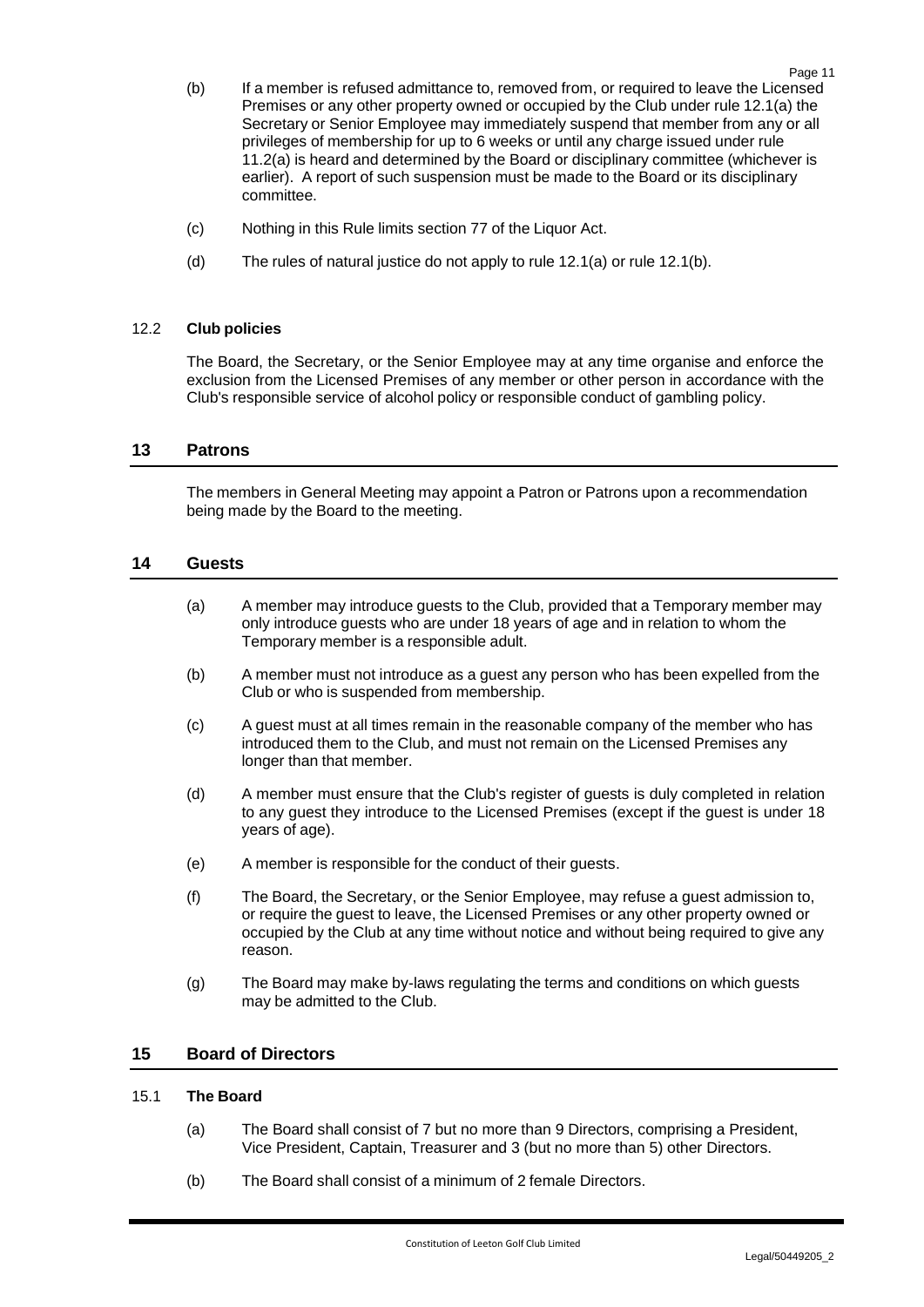(c) The Board may include 2 Directors appointed under Clause 15.3(xv). Appointed Directors may not hold any of the office bearer positions in Clause 15.1 (a).

## <span id="page-14-0"></span>15.2 **Eligibility**

- (a) A member is not eligible to be nominated for or elected to the Board if that member:
	- (i) has been found guilty of a charge in disciplinary proceedings under this constitution within the period of 2 years immediately prior to the date determined for the Annual General Meeting in that Board election year under rule [15.3;](#page-14-1)
	- (ii) is a former employee of the Club whose services were terminated by the Club for misconduct;
	- (iii) has at any time been convicted of an indictable offence;
	- (iv) fails to disclose in accordance with the Corporations Act the nature of any Material Personal Interest in a matter that relates to the affairs of the Club;
	- (v) is a director of any other registered club at the time the Authority appointed an administrator to that registered club pursuant to section 57H(2)(h) of the Registered Clubs Act, at any time within the last 6 years;
	- (vi) has been removed from office as a director or secretary of any other registered club by the Authority, at any time within the last 6 years;
	- (vii) has been disqualified from holding a liquor licence or being the manager of liquor licensed premises, at any time within the last 6 years; or
	- (viii) has been declared by the Authority to be ineligible to stand for election or to hold office in the position of secretary or director of any other registered club, at any time within the last 6 years.

## <span id="page-14-1"></span>15.3 **Election of the Board**

- (a) The Board shall be elected annually in accordance with this Constitution.
- (b) The election of Directors will take place in the following manner:
	- (i) Nominations must be made in writing in the form prescribed by the Board, and be signed by 2 eligible Life members or financial Playing members and by the nominee (who must signify their consent to the nomination).
	- (ii) Nominations must be made separately, and a ballot (if required) separately held, for the office of President, Vice President, Captain and Ordinary Director.
	- (iii) Completed nominations must be delivered to the Secretary or the Returning Officer by 6 pm on a date fixed by the Board which must be not less than 21 days before the day fixed for the Annual General Meeting.
	- (iv) The Returning Officer may determine if any member is eligible to be nominated for the Board or to vote in the Board election, and the Returning Officer's decision is final.
	- (v) If the number of candidates duly nominated does not exceed the number required to be elected, the candidate or candidates nominated must be declared elected at the Annual General Meeting.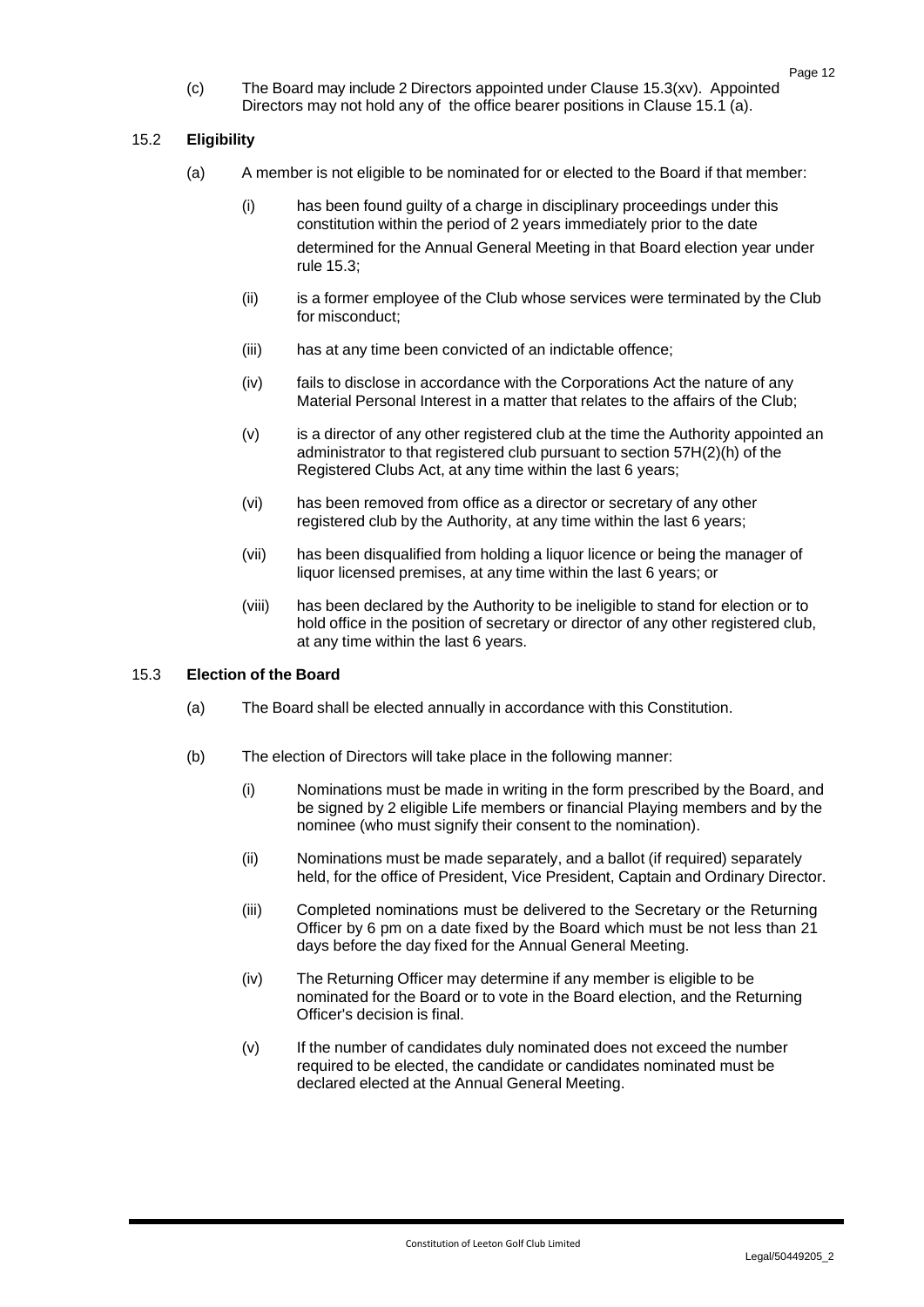- (vi) If insufficient nominations are received for the number required to be elected, nominations may, with the consent of the nominee, be made verbally at the Annual General Meeting for the remaining vacancies. If the number of candidates so nominated exceeds the number required to be elected, a ballot must be held at the Annual General Meeting.
- (vii) If the number of candidates nominated exceeds the number required to be elected, a ballot must be held.
- (viii) The ballot shall be conducted in the clubhouse on the date of the Annual General Meeting.
- (ix) Ballot papers will be printed showing the names of the candidates for each office separately. The Returning Officer shall determine the order in which names appear on the ballot by lot.
- (x) Members shall place their ballot papers in the ballot box provided at the Clubhouse and the Returning Officer shall supervise the safe custody of ballot papers returned.
- (xi) Members shall record their vote in such a manner as may be prescribed by the Returning Officer from time to time. Failure to comply with those requirements shall render the vote invalid. The decision of the Returning Officer as to the validity of any vote shall be final
- (xii) If there is an equal number of votes for candidates for the last vacancy on the Board to be filled in a Board election, then the Returning Officer shall determine by lot the candidate elected, at the Annual General Meeting.
- (xiii) The Returning Officer may determine whether a voter's clear intention has been shown in determining whether a vote is validly cast. The Returning Officer's decision is final.
- (xiv) The Board may make by-laws not inconsistent with this constitution concerning, or otherwise determine, the procedure as to nominations and the conduct and declaration of the election.
- (xv) The Board may at any time appoint a Director pursuant to section 30(1)(b1) of the Registered Clubs Act, provided that the total number of Directors must not exceed any maximum prescribed in accordance with Section 10(1)(k1) of the Registered Clubs Act.

## <span id="page-15-0"></span>15.4 **Vacancies on the Board**

- (a) Subject to this constitution, the members in General Meeting may by ordinary resolution remove any Director or Directors before the expiration of their period of office, in accordance with the Corporations Act, and may by ordinary resolution appoint another eligible member or members in their place. Any member so appointed will hold office only during such time as the Director in whose place they are appointed would have held the same if they had not been so removed.
- (b) In addition to the circumstances in which the office of a Director becomes vacant by law or under this constitution, the office of a Director becomes vacant if the Director:
	- (i) dies;
	- (ii) is absent from meetings of the Board for a continuous period of 3 months or from 3 successive meetings of the Board, without leave of absence from the Board;
	- (iii) resigns by notice in writing to the Secretary;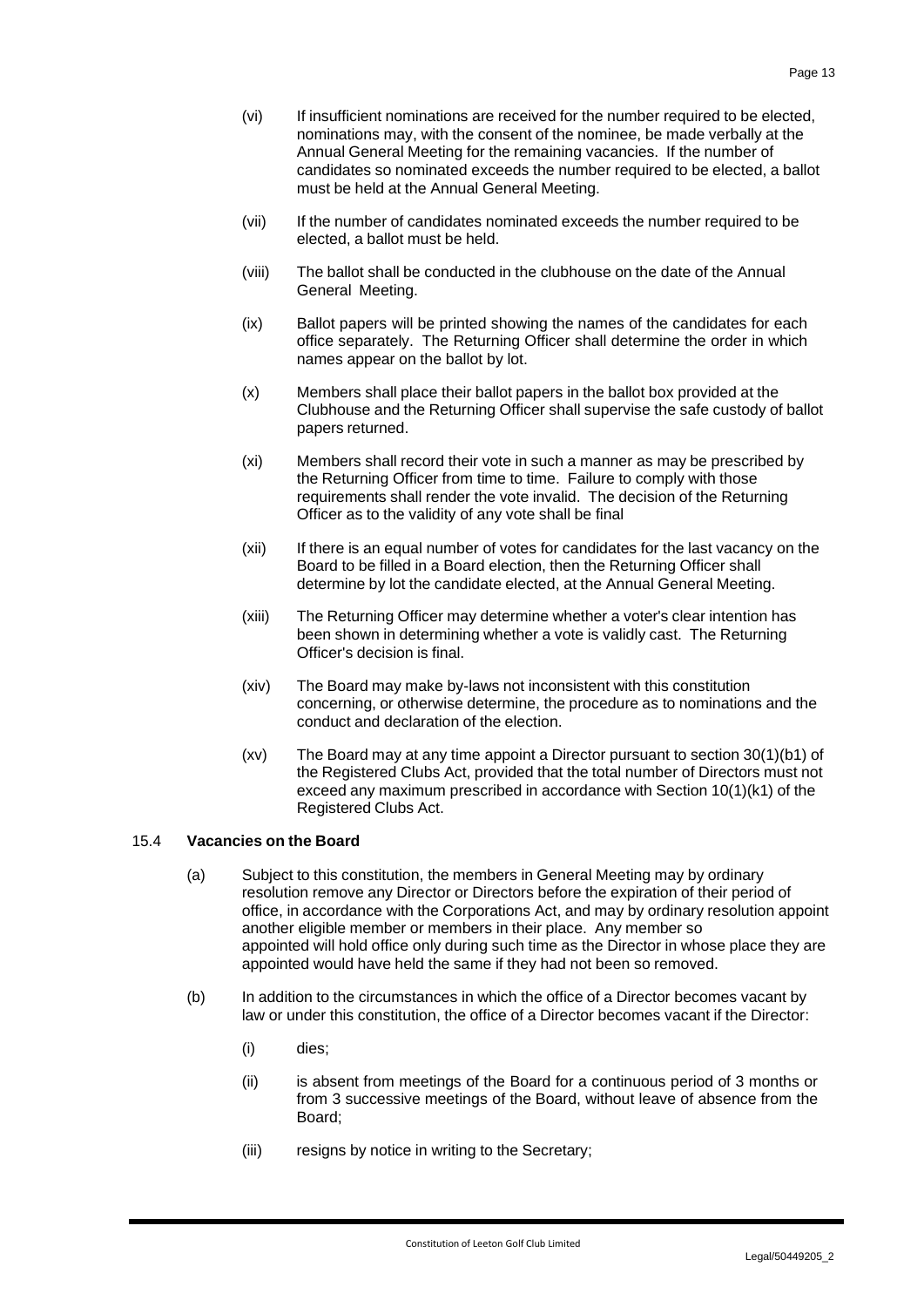- (iv) becomes of unsound mind or physically or mentally incapable of performing the duties of that office as resolved by the Board;
- (v) fails to disclose in accordance with the Corporations Act the nature of any Material Personal Interest in a matter that relates to the affairs of the Club;
- (vi) becomes an employee of the Club;
- (vii) ceases to be a financial member of the Club;
- (viii) ceases to be a member eligible to hold office on the Board;
- (ix) ceases to be a member of the Club;
- (x) is a director of any other registered club at the time the Authority appointed an administrator to that registered club pursuant to section 57H(2)(h) of the Registered Clubs Act, at any time within the last 6 years;
- (xi) has been removed from office as a director or secretary of any other registered club by the Authority, at any time within the last 6 years;
- (xii) has been disqualified from holding a liquor licence or being the manager of liquor licensed premises, at any time within the last 6 years; or
- (xiii) has been declared by the Authority to be ineligible to stand for election or to hold office in the position of secretary or director of any other registered club, at any time within the last 6 years.
- (c) The Board may at any time appoint any eligible member to the Board to fill a casual vacancy. Any member so appointed shall hold office during such time as the person in whose place he or she was appointed would have held office.

#### <span id="page-16-0"></span>**16 Operation of the Company**

#### <span id="page-16-1"></span>16.1 **Powers and duties of the Board**

- (a) The business of the Club is to be managed by or under the direction of the Board.
- (b) Except as otherwise required by the Corporations Act, any other applicable law, or this constitution, the Board:
	- (i) has the power to manage the business and affairs of the Club; and
	- (ii) may exercise every right, power or capacity of the Club not by law or by this constitution otherwise required to be exercised by the Club in a General Meeting.

#### <span id="page-16-2"></span>16.2 **Property**

The Board may sell, exchange, lease, licence, demise, or otherwise dispose of, all or any of the land or other property or rights to which the Club may be entitled, subject to compliance with the Registered Clubs Act.

#### <span id="page-16-3"></span>16.3 **By-laws**

- (a) The Board may make any by-laws not inconsistent with this constitution as in the opinion of the Board are necessary or desirable for the proper control, administration and management of the Club's finances, affairs, interests, effects and property and for the convenience, comfort and well-being of the members.
- (b) The Board may at any time amend or rescind any such by-laws.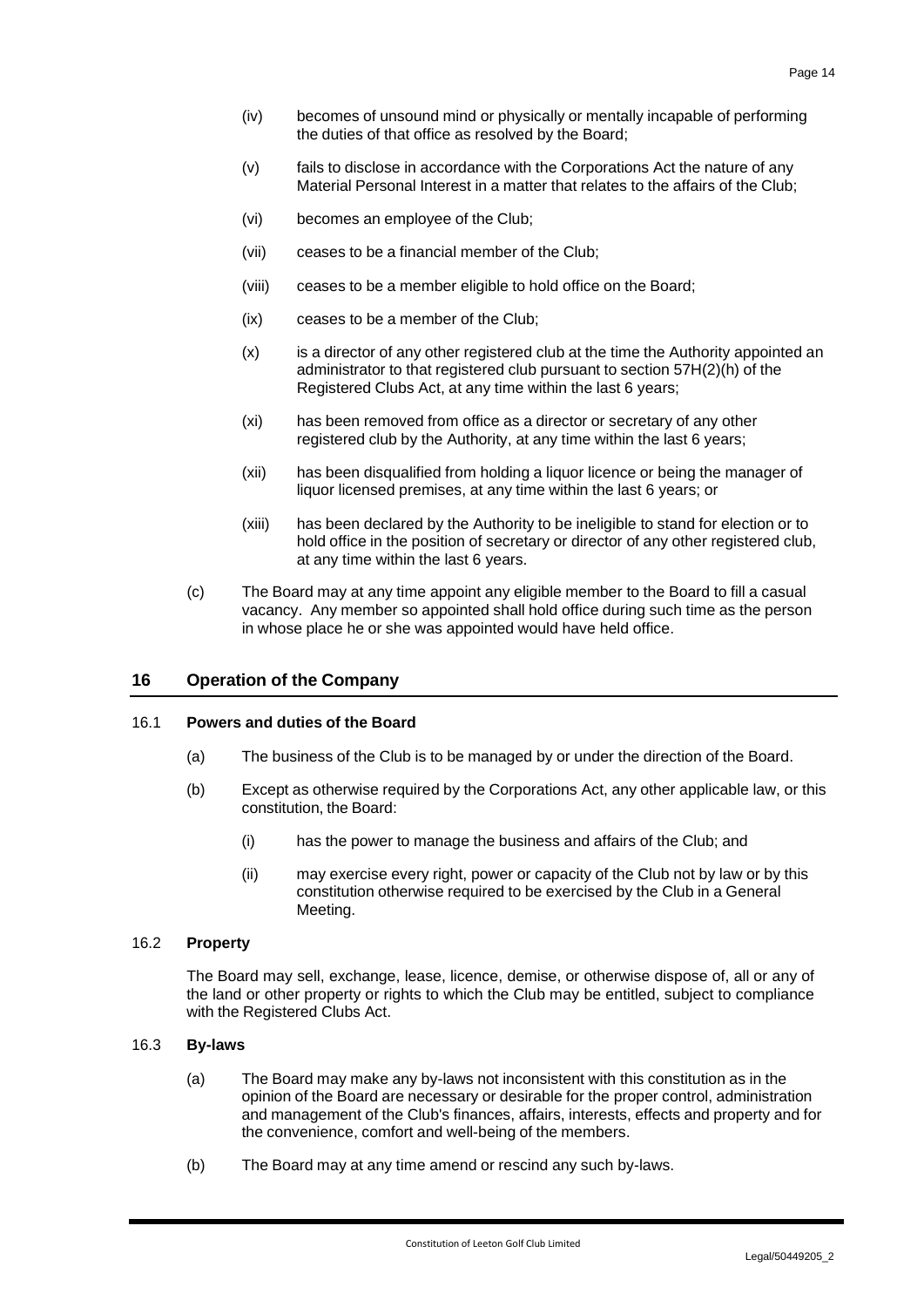(c) Any by-laws made under this constitution will come into force and have the full authority of a by-law of the Club on being posted upon the Club noticeboard.

## <span id="page-17-0"></span>16.4 **Committees**

- (a) The Board may constitute committees comprised of at least 1 Director and including other persons suitable to assist and advise the Board in the discharge of its functions. Board committees will be constituted and act in accordance with resolutions of the Board.
- (b) The President has the right to be ex officio a member of all such committees.
- (c) A committee may meet and adjourn as it thinks proper. Questions arising at any meeting of a committee shall be determined by a majority of votes of the members present and the chairperson will have a deliberative vote only. The meetings and proceedings of any committee consisting of 2 or more members will be governed by the provisions of this constitution for regulating the meetings and proceedings of the Board so far as they are applicable and are not superseded by any resolution of the Board.

#### <span id="page-17-1"></span>16.5 **Sections**

- (a) The Board may create sections and committees for the conduct, management and control of all or any games, sporting or other activities in which the Club is engaged or interested.
- (b) The Board may determine the financial members eligible to participate in such sections and committees, and fix or approve any supplemental subscription or any charge (whether annual or special) for such participation.
- (c) The Board may empower any such section or committee to open and operate an account in the name of the section in such bank or financial institution as the Board approves, provided that the persons eligible to operate upon any such account must be approved by the Board, which may also remove and replace any such person.
- (d) Subject to the absolute control and supervision of the Board, each such section or committee created shall manage its own affairs but must make regular reports to the Board (or otherwise as may be required by the Board). The minutes and records of the section or committee must also be produced regularly and promptly for inspection by or on behalf of the Board.
- (e) Subject to this rule [16.5,](#page-17-1) the constitutions and rules or by-laws of each such section created under this constitution may be amended by ordinary resolution of the members of such section at a general meeting of such members either annually or at a meeting convened specifically for such purpose, provided that no amendment will have effect unless and until it has been approved by the Board.
- (f) The Board may pass by-laws for the control and regulation of such sections and committees and also terminate and dissolve any such sections or committees or reconstitute them on a similar or different basis.

## <span id="page-17-2"></span>**17 Proceedings of the Board**

#### <span id="page-17-3"></span>17.1 **Board Meetings**

- (a) The Board may meet together for the dispatch of business and adjourn and otherwise regulate its meetings as the Board thinks fit. The Board must meet at least once in each calendar month and minutes of all resolutions and proceedings of the Board must be entered in a minute book provided for that purpose.
- (b) The President may at any time, and the Secretary must on the requisition of 3 Directors, convene a Board meeting.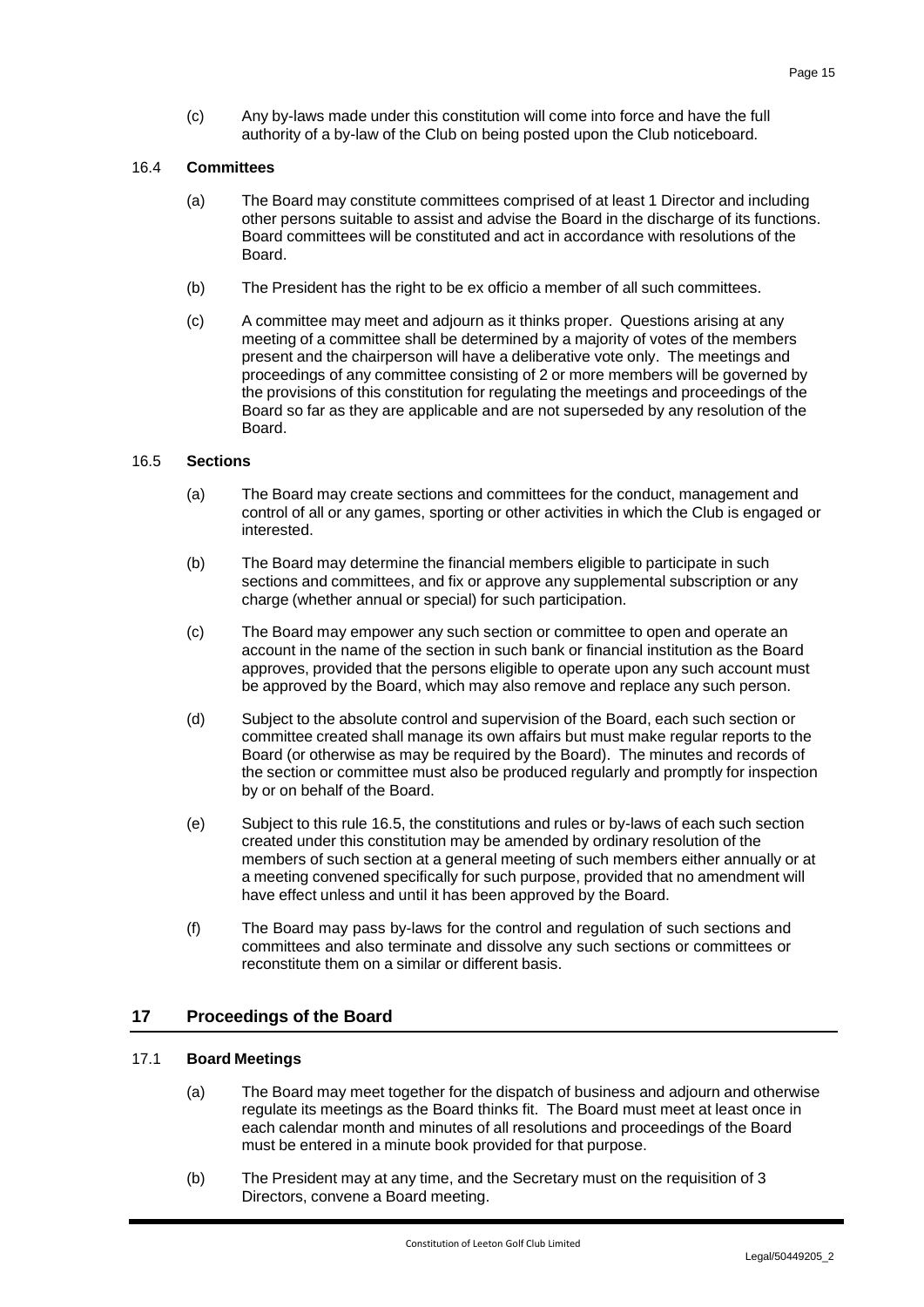- (c) The quorum for meetings of the Board is 4 (but must be a majority).
- (d) A Board meeting may be called or held using any technology consented to by all the Directors. The consent may be a standing one. A Director may only withdraw their consent within a reasonable period before the meeting.
- (e) The President is entitled to be the chairperson of Board meetings, but if the President is absent or unable or unwilling to act then the Vice President will chair the Board meeting. If both the President and the Vice President are absent or unable or unwilling to act, the Directors present must elect one of their number to chair the Board meeting.
- (f) All acts done by any meeting of the Board or by any person acting as a Director shall, notwithstanding that it is afterwards discovered that there was some defect in the appointment of any such Director or person so acting, or that the Directors or any of them were disqualified, be as valid as if every such person had been duly appointed and was qualified to be a Director.

## <span id="page-18-0"></span>17.2 **Notice of Board Meeting**

Each Director must be given reasonable notice of each Board meeting. Actual non-receipt of notice by a Director does not result in a Board meeting being invalid, provided such notice was given.

## <span id="page-18-1"></span>17.3 **Continuing Directors**

If there is a vacancy or vacancies in the office of a Director or offices of Directors the remaining Directors may act, but if the number of remaining Directors is not sufficient to constitute a quorum at a Board meeting they may act only:

- (a) for the purpose of requesting the members to appoint additional Directors;
- (b) to convene a General Meeting; or
- (c) to fill casual vacancies on the Board.

## <span id="page-18-2"></span>17.4 **Voting**

Subject to this constitution, a resolution at a Board meeting must be passed by a majority of the votes cast by the members present and entitled to vote on the resolution. The chairperson will have a deliberative vote only.

#### <span id="page-18-3"></span>17.5 **Written Resolution**

- (a) The Board may pass a resolution without a Board meeting being held if all the Directors entitled to vote on the resolution sign a document containing a statement that they are in favour of the resolution set out in the document. The resolution is passed when the last Director signs. An electronic signature by a Director will be acceptable for this purpose unless otherwise provided by law.
- (b) Separate copies of a document may be used for signing by Directors if the wording of the resolution and statement is identical in each copy.

#### <span id="page-18-4"></span>17.6 **Attendance of Non-Directors**

The President or a majority of the Directors may request the attendance at any Board meeting of any person who in their opinion may be able to assist the Board in any matter under consideration.

## <span id="page-18-5"></span>17.7 **Procedure at Board Meetings**

Subject to this constitution and the Corporations Act, the procedure to be followed at a Board meeting will be as the Board decides.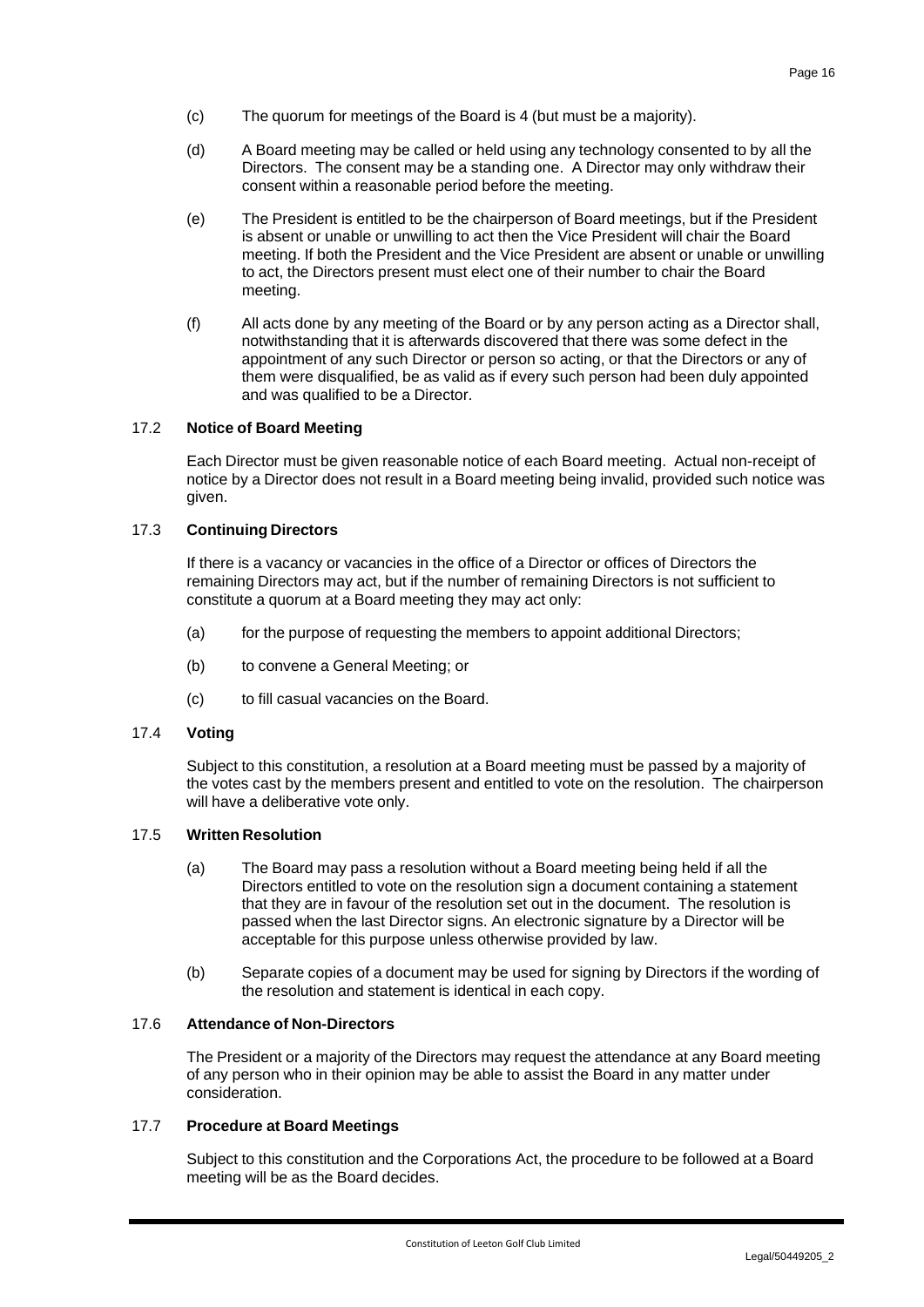## <span id="page-19-0"></span>**18 Director's duties and interests**

#### <span id="page-19-1"></span>18.1 **Duty to disclose Material Personal Interests**

- (a) For the purposes of this rule [18,](#page-19-0) a Director has a Material Personal Interest in a matter that relates to the affairs of the Club if that Director would be considered to have a Material Personal Interest under the Corporations Act.
- <span id="page-19-8"></span>(b) Unless the Corporations Act says otherwise, a Director who has a Material Personal Interest in a matter that relates to the affairs of the Club must, at a Board meeting as soon as practicable after the Director's appointment or after the Director becomes aware of their interest in the matter (whichever is later), give the other Directors notice of the interest which must include details of:
	- (i) the nature and extent of the interest;
	- (ii) the relation of the interest to the affairs of the Club; and
	- (iii) any other information the Director is required to disclose under the Corporations Act.
- (c) A Director does not need to give notice of an interest under rule [18.1\(b\)](#page-19-8) if he or she is not required to do so under the Corporations Act however this does not affect the Director's obligations under the Registered Clubs Act and Registered Clubs Accountability Code.
- (d) A Director who is required to disclose a Material Personal Interest to the Club under this constitution or the Corporations Act must ensure that the nature and extent of the interest is tabled at a Directors' meeting and recorded in the minutes of that meeting.

#### <span id="page-19-2"></span>18.2 **Effect of Director having a Material Personal Interest**

Each Director must comply with the Corporations Act in relation to being present, and voting, at a Board meeting that considers a matter in which the Director has a Material Personal Interest.

#### <span id="page-19-3"></span>18.3 **Standing disclosure**

A Director may disclose a Material Personal Interest in the form of a standing notice to the other Directors with ongoing effect in accordance with the Corporations Act.

#### <span id="page-19-4"></span>18.4 **Accountability Code**

Directors must comply with the Registered Clubs Accountability Code as amended from time to time in accordance with the Registered Clubs Act.

### <span id="page-19-5"></span>**19 Secretary**

Only 1 Secretary will be appointed by the Board at any time, and the Secretary will hold office on such terms and conditions (including as to remuneration) as the Board determines.

#### <span id="page-19-6"></span>**20 General Meetings**

#### <span id="page-19-7"></span>20.1 **The Annual General Meeting**

A General Meeting called the Annual General Meeting must be held at least once in every calendar year at such time and place as may be determined by the Board but within 5 months of the end of the Club's financial year. All General Meetings other than Annual General Meetings shall be called General Meetings.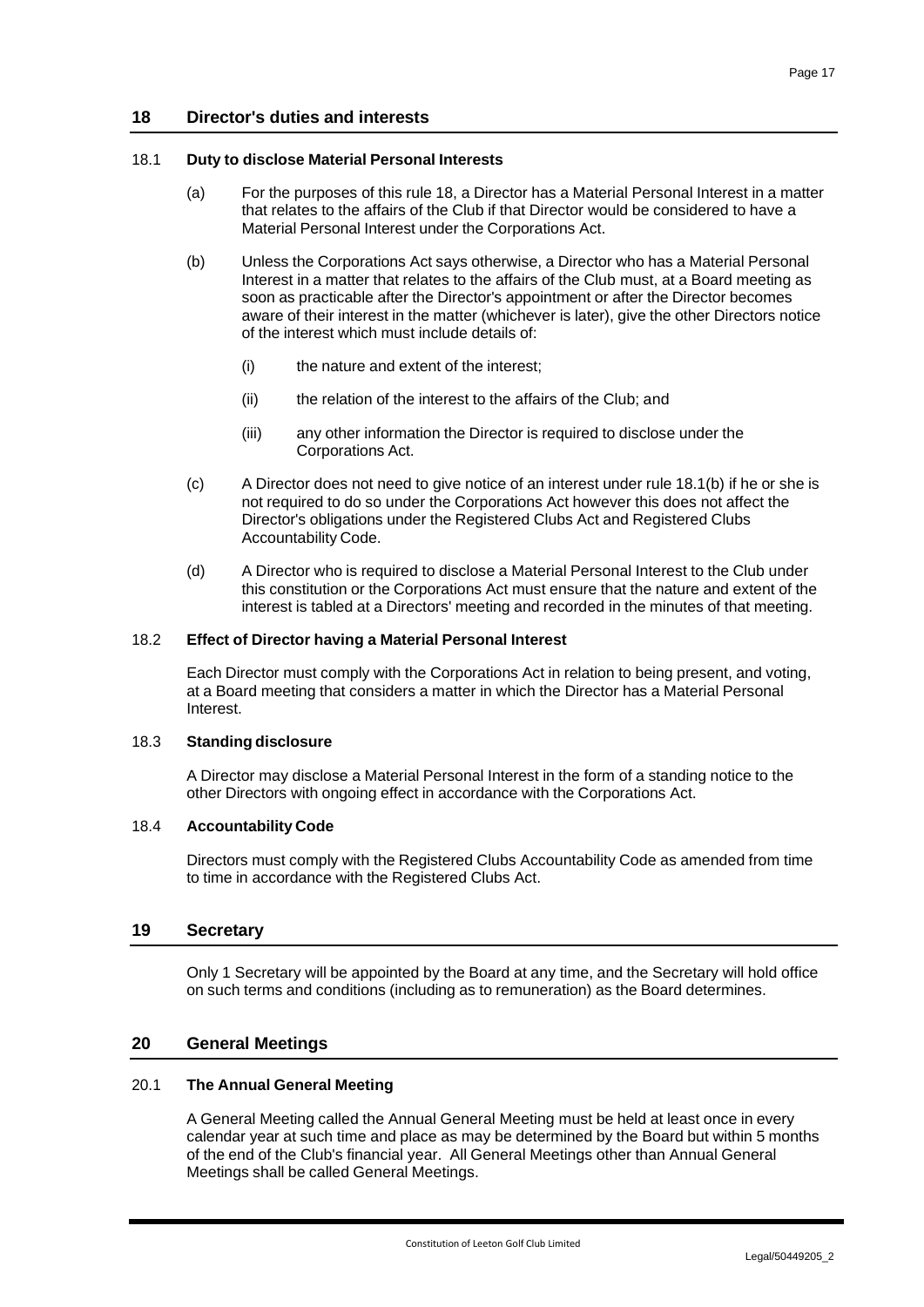#### <span id="page-20-0"></span>20.2 **General Meetings**

- (a) The Board may convene a General Meeting whenever it considers fit.
- (b) The members may request the Board to call a General Meeting in accordance with Section 249D of the Corporations Act.
- (c) The members may call a General Meeting only in accordance with Section 249E or Section 249F of the Corporations Act.
- (d) A General Meeting convened by the Board may be postponed or cancelled at any time before the day of the meeting by the Board as it may determine.
- (e) A General Meeting called by the Board on the request of the members may be cancelled by the Board at any time before the day of the meeting, on the request of those members. Those members must pay the expenses of the cancellation unless the Board determines otherwise.
- (f) A General Meeting called by the members in accordance with the Corporations Act, may be cancelled by those members so notifying the Club in writing at least 14 days prior to the date for which the General Meeting has been called. Those members must pay the expenses of the cancellation unless the Board determines otherwise.

## <span id="page-20-1"></span>20.3 **Notice**

- (a) At least 21 days' notice specifying the place, day and hour of a General Meeting and in the case of special business the general nature of that business must be given to all members entitled to attend and vote at that General Meeting.
- (b) A General Meeting will not be invalidated by reason only of the accidental omission to give notice of the meeting to or the non-receipt of the notice of the meeting by any member, unless the Court on application of the member concerned or any other member entitled to attend the meeting, or the Australian Securities and Investments Commission, declares proceedings at the meeting invalid.

## <span id="page-20-2"></span>20.4 **Quorum**

- (a) No business shall be conducted at any General Meeting unless a quorum of members is present at the time when the meeting proceeds to business. A quorum is:
	- (i) for a General Meeting which is called by, or upon the request of, members, not less than 20 members who are present and entitled to vote; and
	- (ii) for any other General Meeting and the Annual General Meeting, not less than 20 members who are present and entitled to vote.
- <span id="page-20-3"></span>(b) If within 30 minutes from the time appointed for any General Meeting a quorum is not present:
	- (i) If the meeting has been convened upon by or the request of members, the meeting is dissolved.
	- (ii) In any other case the meeting will stand adjourned to:
		- (A) the same day in the next week at the same time and place; or
		- (B) to another day, time and place determined by the Board, but such period shall be less than 1 month.
- (c) If a quorum is not present at a General Meeting resumed after an adjournment under rule [20.4\(b\)\(ii\),](#page-20-3) the members who are present will be a quorum and may transact the business for which the meeting was called.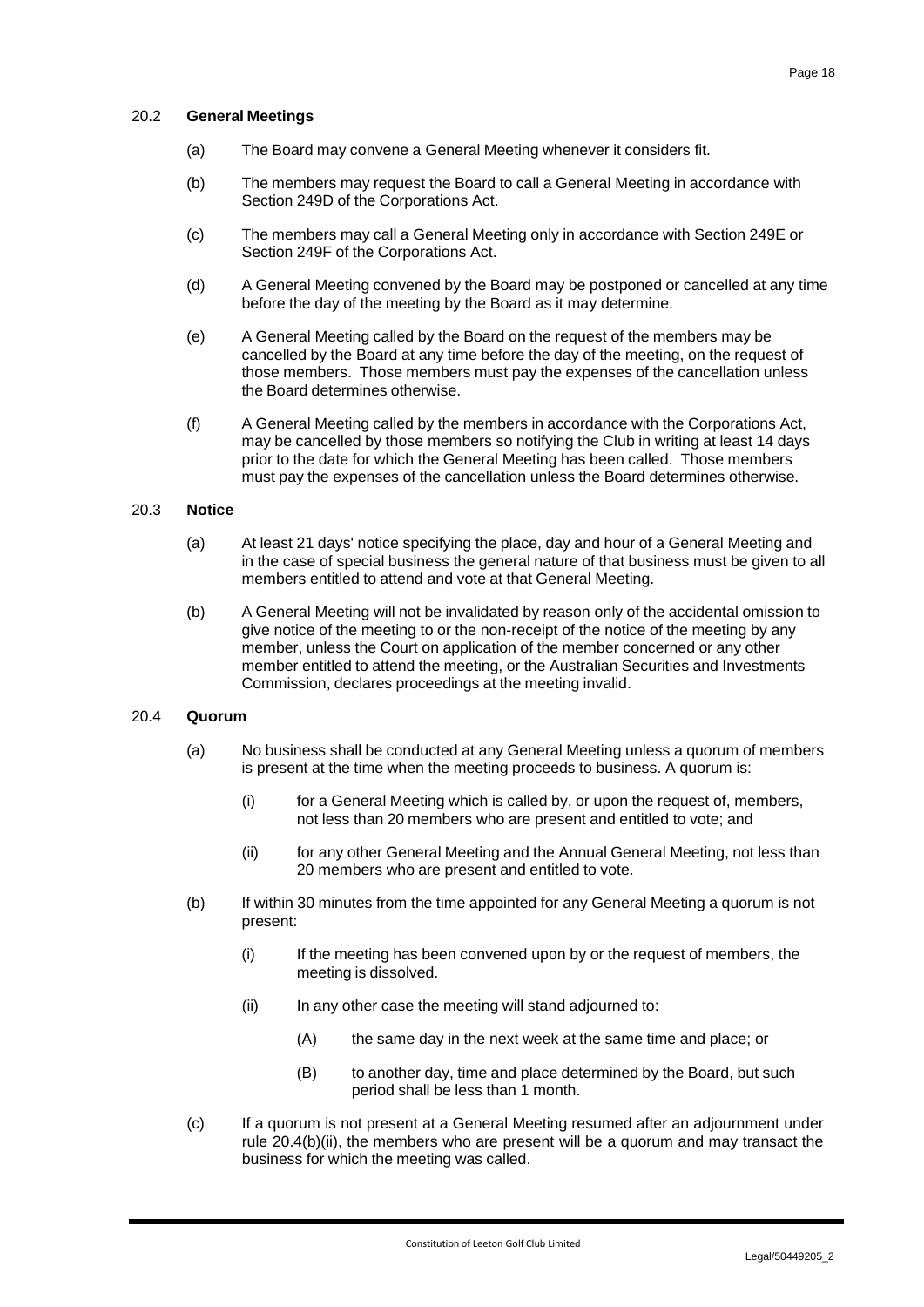## <span id="page-21-0"></span>20.5 **Proceedings**

- (a) The business of the Annual General Meeting may include any of the following, even if not referred to in the notice of Annual General Meeting:
	- (i) the consideration of the annual financial report, Directors' report and auditor's report;
	- (ii) the election of Directors:
	- (iii) the appointment of the auditor; and
	- (iv) the fixing of the auditor's remuneration.
- (b) The President is entitled to be the chairperson at every General Meeting. If the President is not present within 15 minutes after the time appointed for holding the meeting or is unwilling or unable to act, then the Vice President will act as chairperson. If the Vice President is not present within 15 minutes after the time appointed for holding the meeting or is unwilling or unable to act, then the members present will elect a Director or 1 of their number to be chairperson of the meeting.
- (c) Every question submitted to a General Meeting will be decided by a show of hands (unless a poll is demanded by the chairperson or by not less than 5 members) and the chairperson of the meeting shall have a deliberative vote only .
- (d) At any General Meeting (unless a poll is demanded), a declaration by the chairperson that a resolution has been carried or carried by a particular majority or lost or not carried by a particular majority and an entry to that effect in the book containing the minutes of the proceedings of the Club, shall be conclusive evidence of the fact without proof of the number or proportion of votes recorded in favour of or against such resolution.
- (e) A poll demanded on a matter other than the election of a chairperson or the question of an adjournment must be taken when and in the manner the chairperson directs. A poll on the election of a chairperson or on the question of an adjournment must be taken immediately. A demand for a poll may be withdrawn.
- (f) The chairperson of a General Meeting may with the consent of the meeting at which a quorum is present (and must if so directed by the meeting), adjourn the meeting from time to time and from place to place. When a General Meeting is adjourned:
	- (i) only unfinished business is to be transacted at a General Meeting resumed after an adjournment;
	- (ii) a resolution passed at a General Meeting resumed after an adjournment will be deemed to be passed on the date when it was in fact passed, and will not be deemed to have been passed on any earlier date; and
	- (iii) new notice of the resumed meeting must be given only if the General Meeting is adjourned for 1 month or more.
- (g) Minutes of all resolutions and proceedings at General Meetings must be entered within 1 month of the meeting in the book provided for that purpose. Such minutes must be signed by the chairperson of the meeting to which it relates or by the chairperson of the next meeting. A minute that is so recorded and signed is evidence of the proceeding, resolution or declaration to which it relates, unless the contrary is proved.
- (h) Any member who wishes to bring before an Annual General Meeting any business not relating to the ordinary business of the meeting must give notice in writing to the Secretary not later than 21 days before the date of the Annual General Meeting and no such business shall come before the meeting unless such notice has been given.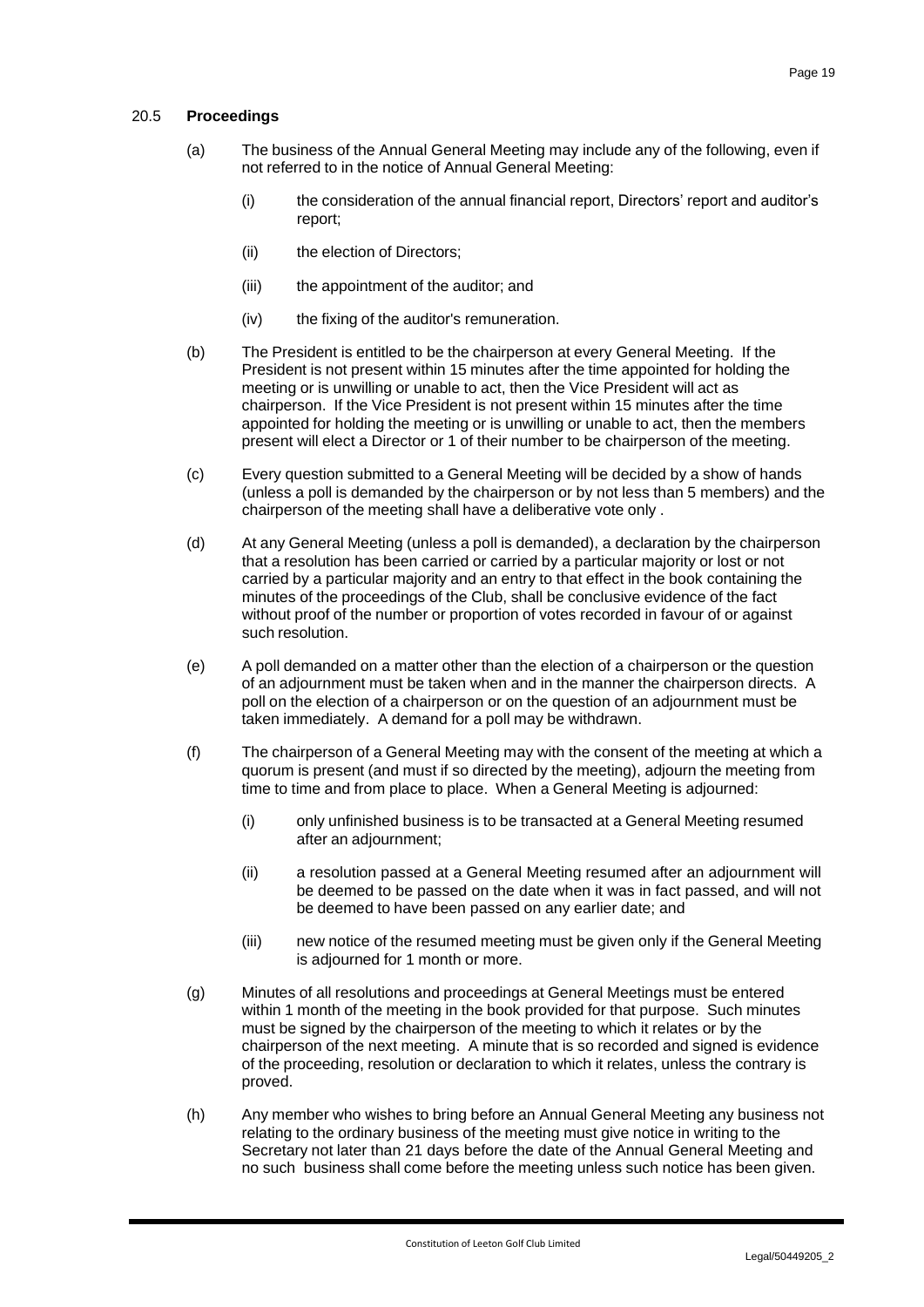## <span id="page-22-0"></span>20.6 **Voting**

- (a) Each member who is entitled to vote shall have 1 vote.
- (b) Voting by proxy is not allowed:
	- (i) at any election of the Board;
	- (ii) at any meeting of the Board or of a committee of the Board; or
	- (iii) at any General Meeting.
- (c) A challenge by a member to another member's right to vote at a General Meeting:
	- (i) may only be made at the meeting; and
	- (ii) must be determined by the chairperson, whose decision is final.

## <span id="page-22-1"></span>**21 Accounts and audit**

#### <span id="page-22-2"></span>21.1 **Financial year**

The financial year of the Club shall commence on the first day of July and end on the last day of June in each year or, subject to the Corporations Act, be for such other period as the Board may determine.

## <span id="page-22-3"></span>21.2 **Keeping accounts**

The Board must cause the Club to keep written financial records that:

- (a) correctly record and explain its transactions and financial position and performance;
- (b) would enable true and fair financial statements to be prepared and audited.

#### <span id="page-22-4"></span>21.3 **Right of Access**

A Director has a right of access to financial records of the Company at all reasonable times and after providing reasonable notice.

#### <span id="page-22-5"></span>21.4 **Financial Report**

If required by the Corporations Act, the Board must cause the Club to prepare a financial report and a Directors' report that comply with the Corporations Act and must report to the members in accordance with the Corporations Act.

#### <span id="page-22-6"></span>21.5 **Audit**

If required by the Corporations Act, the Board must cause the Club's financial report for each financial year to be audited and obtain an auditor's report.

## <span id="page-22-7"></span>**22 Executing documents**

#### <span id="page-22-8"></span>22.1 **Common Seal**

- (a) The Club will not have a common seal unless the Board resolves to adopt one. Any common seal adopted by the Board may only be used with the authority of the Board.
- (b) The fixing of the common seal, or any duplicate seal, to a document must be witnessed:
	- (i) by 2 Directors;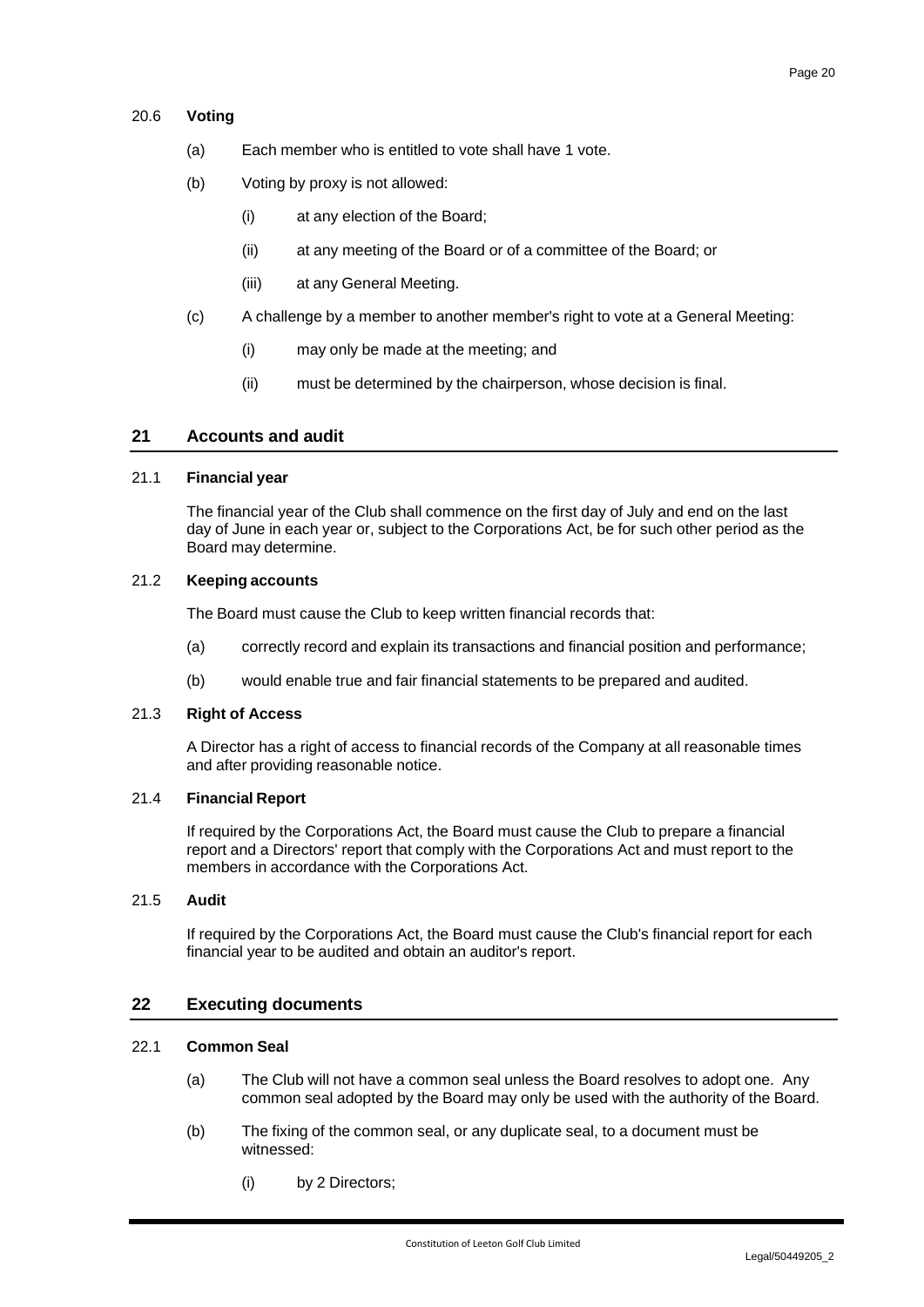- (ii) by 1 Director and the Secretary; or
- (iii) by any other way resolved by the Board.

## <span id="page-23-0"></span>22.2 **Signing documents**

- (a) The Club may execute a document (including a deed) without using the common seal if that document is signed by:
	- (i) 2 Directors; or
	- (ii) 1 Director and the Secretary.
- (b) Nothing in this rule [22](#page-22-7) limits the manner in which a document may be lawfully executed by or on behalf of the Club.

## <span id="page-23-1"></span>**23 Notices**

## <span id="page-23-2"></span>23.1 **Giving a notice**

A notice may be given by the Club to any member either:

- (a) personally;
- (b) by sending the notice by post to the address of the member recorded for that member in the register;
- (c) by sending the notice to the electronic address (if any) nominated by the member; or
- <span id="page-23-6"></span>(d) by notifying the member that the notice is available and how it may be accessed (if the member has nominated electronic means by which the member may be notified that a notice is available and an electronic means by which the member may access the notice).

#### <span id="page-23-3"></span>23.2 **When notice is given**

- (a) Where a notice is sent by post it is taken to be given:
	- (i) in the case of a notice convening a meeting, on the day after the day on which the notice was posted; or
	- (ii) in any other case, 3 days after the notice was posted.
- (b) Where a notice is sent by electronic means, the notice is taken to have been given on the business day after it was sent.
- (c) Where notice is given under rule [23.1\(d\),](#page-23-6) the notice is taken to be given on the business day after the day on which the member is notified that the notice is available.

## <span id="page-23-4"></span>**24 Indemnity**

## <span id="page-23-5"></span>24.1 **Indemnity**

Subject to the Corporations Act, the Club must, to the extent the person is not otherwise indemnified, indemnify every officer (as defined in the Act) of the Club against a liability incurred by that person as an officer of the Club:

(a) to a person other than the Club (including a liability incurred as a result of appointment or nomination of the Club or subsidiary as a trustee or as an officer of another corporation) unless the liability arises out of conduct involving a lack of good faith or is for a pecuniary penalty order or compensation under the Corporations Act; and